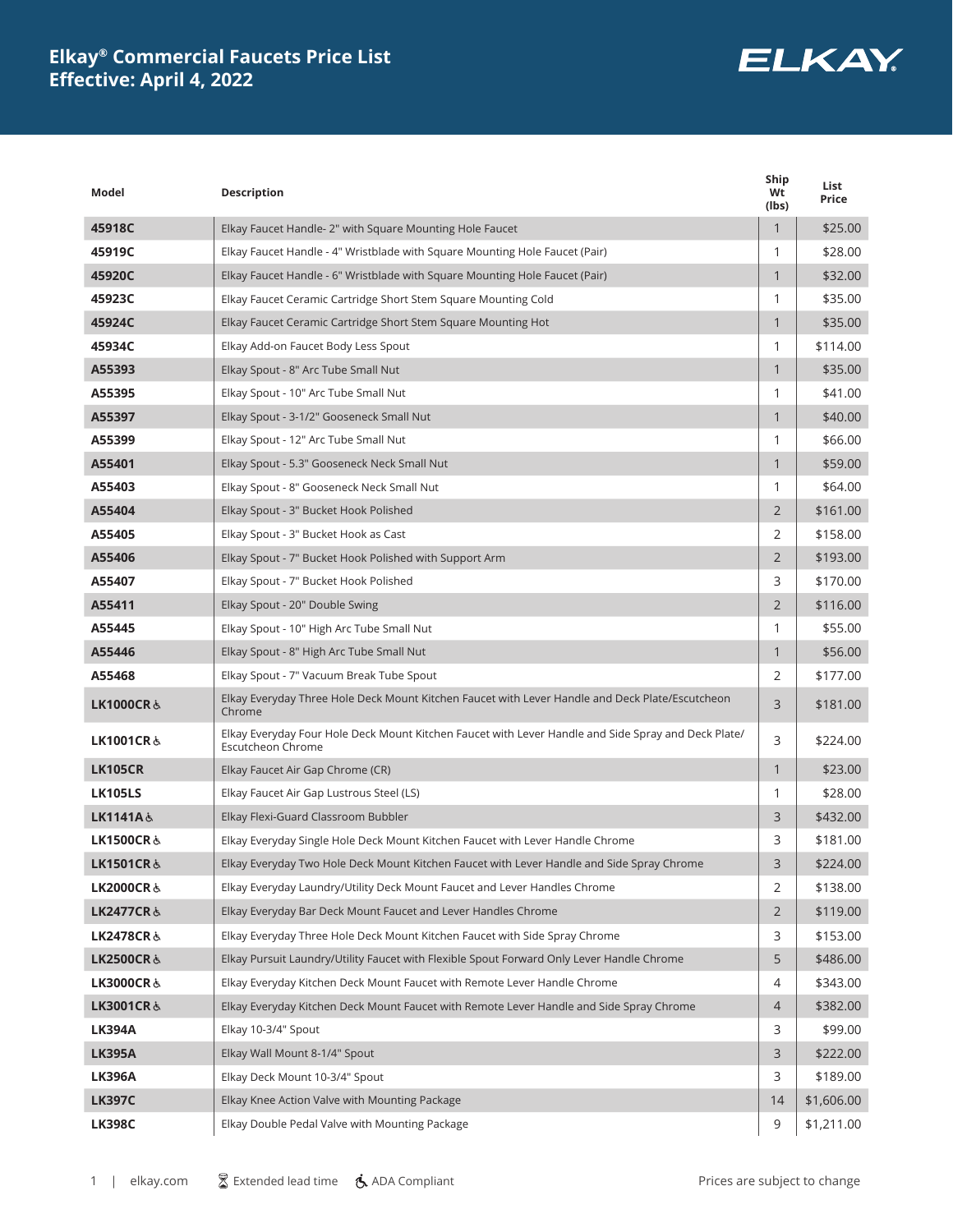

| Model                 | Description                                                                                                      | Ship<br>Wt<br>(lbs) | List<br>Price |
|-----------------------|------------------------------------------------------------------------------------------------------------------|---------------------|---------------|
| <b>LK399A</b>         | Elkay Floor Mount Double Foot Valve                                                                              | 3                   | \$351.00      |
| LK400 জ               | Elkay 4"-8-3/8" Adjustable Centers Wall Mount Faucet with Bucket Hook Spout 2" Lever Handles Rough<br>Chrome     | 4                   | \$537.00      |
| LK402L2&              | Elkay 4" Centerset with Exposed Deck Faucet Integral Spout 2" Lever Handles                                      | 5                   | \$296.00      |
| LK402T4&              | Elkay 4" Centerset with Exposed Deck Faucet Integral Spout 4" Wristblade Handles                                 | 5                   | \$323.00      |
| LK402T6&              | Elkay 4" Centerset with Exposed Deck Faucet Integral Spout 6" Wristblade Handles                                 | 5                   | \$336.00      |
| LK403L2&              | Elkay 4" Centerset with Exposed Deck Faucet with Pop-up Drain Integral Spout 2" Lever Handles                    | 5                   | \$311.00      |
| LK403T4&              | Elkay 4" Centerset with Exposed Deck Faucet with Pop-up Drain Integral Spout 4" Wristblade Handles               | 5                   | \$336.00      |
| LK403T6&              | Elkay 4" Centerset with Exposed Deck Faucet with Pop-up Drain Integral Spout 6" Wristblade Handles               | 5                   | \$349.00      |
| LK406AT08L2&          | Elkay 4" Centerset with Exposed Deck Faucet with 8" Arc Tube Spout 2" Lever Handles                              | 5                   | \$354.00      |
| LK406AT08T4&          | Elkay 4" Centerset with Exposed Deck Faucet with 8" Arc Tube Spout 4" Wristblade Handles                         | 5                   | \$381.00      |
| LK406AT08T6&          | Elkay 4" Centerset with Exposed Deck Faucet with 8" Arc Tube Spout 6" Wristblade Handles                         | 5                   | \$400.00      |
| LK406AT10L2&          | Elkay 4" Centerset with Exposed Deck Faucet with 10" Arc Tube Spout 2" Lever Handles                             | 5                   | \$355.00      |
| LK406AT10T4 $\&$ $\&$ | Elkay 4" Centerset with Exposed Deck Faucet with 10" Arc Tube Spout 4" Wristblade Handles                        | 5                   | \$384.00      |
| LK406AT10T6 &         | Elkay 4" Centerset with Exposed Deck Faucet with 10" Arc Tube Spout 6" Wristblade Handles                        | 5                   | \$401.00      |
| LK406AT12L2&          | Elkay 4" Centerset with Exposed Deck Faucet with 12" Arc Tube Spout 2" Lever Handles                             | 5                   | \$360.00      |
| LK406AT12T4&          | Elkay 4" Centerset with Exposed Deck Faucet with 12" Arc Tube Spout 4" Wristblade Handles                        | 5                   | \$392.00      |
| LK406AT12T6 &         | Elkay 4" Centerset with Exposed Deck Faucet with 12" Arc Tube Spout 6" Wristblade Handles                        | 5                   | \$405.00      |
| LK406AT14L2&          | Elkay 4" Centerset with Exposed Deck Faucet with 14" Arc Tube Spout 2" Lever Handles                             | 6                   | \$336.00      |
| LK406AT14T4&          | Elkay 4" Centerset with Exposed Deck Faucet with 14" Arc Tube Spout 4" Wristblade Handles Chrome                 | 6                   | \$366.00      |
| LK406AT14T6&          | Elkay 4" Centerset with Exposed Deck Faucet with 14" Arc Tube Spout 6" Wristblade Handles Chrome                 | 6                   | \$377.00      |
| LK406GN04L2&          | Elkay 4" Centerset with Exposed Deck Faucet with 4" Gooseneck Spout 2" Lever Handles Chrome                      | 5                   | \$332.00      |
| LK406GN04T4&          | Elkay 4" Centerset with Exposed Deck Faucet with 4" Gooseneck Spout 4" Wristblade Handles Chrome                 | 5                   | \$360.00      |
| LK406GN04T6&          | Elkay 4" Centerset with Exposed Deck Faucet with 4" Gooseneck Spout 6" Wristblade Handles Chrome                 | 5                   | \$392.00      |
| LK406GN05L2&          | Elkay 4" Centerset with Exposed Deck Faucet with 5" Gooseneck Spout 2" Lever Handles Chrome                      | 5                   | \$332.00      |
| LK406GN05T4&          | Elkay 4" Centerset with Exposed Deck Faucet with 5" Gooseneck Spout 4" Wristblade Handles Chrome                 | 5                   | \$360.00      |
| LK406GN05T6&          | Elkay 4" Centerset with Exposed Deck Faucet with 5" Gooseneck Spout 6" Wristblade Handles Chrome                 | 5                   | \$392.00      |
| LK406GN08L2&          | Elkay 4" Centerset with Exposed Deck Faucet with 8" Gooseneck Spout 2" Lever Handles Chrome                      | 5                   | \$341.00      |
| LK406GN08T4 ೬         | Elkay 4" Centerset with Exposed Deck Faucet with 8" Gooseneck Spout 4" Wristblade Handles Chrome                 | 5                   | \$368.00      |
| LK406GN08T6&          | Elkay 4" Centerset with Exposed Deck Faucet with 8" Gooseneck Spout 6" Wristblade Handles Chrome                 | 5                   | \$384.00      |
| LK406HA08L2&          | Elkay 4" Centerset with Exposed Deck Faucet with 8" High Arc Spout 2" Lever Handles Chrome                       | 5                   | \$366.00      |
| LK406HA08T4&          | Elkay 4" Centerset with Exposed Deck Faucet with 8" High Arc Spout 4" Wristblade Handles Chrome                  | 5                   | \$395.00      |
| LK406HA08T6&          | Elkay 4" Centerset with Exposed Deck Faucet with 8" High Arc Spout 6" Wristblade Handles Chrome                  | 5                   | \$406.00      |
| LK406HA10L2&          | Elkay 4" Centerset with Exposed Deck Faucet with 10" High Arc Spout 2" Lever Handles Chrome                      | 5                   | \$368.00      |
| LK406HA10T4&          | Elkay 4" Centerset with Exposed Deck Faucet with 10" High Arc Spout 4" Wristblade Handles Chrome                 | 5                   | \$401.00      |
| LK406HA10T6&          | Elkay 4" Centerset with Exposed Deck Faucet with 10" High Arc Spout 6" Wristblade Handles Chrome                 | 5                   | \$413.00      |
| LK406LGN05L2&         | Elkay 4" Centerset with Exposed Deck Laminar Flow Faucet with 5" Gooseneck Spout 2" Lever Handles<br>Chrome      | 5                   | \$310.00      |
| LK406LGN05T4&         | Elkay 4" Centerset with Exposed Deck Laminar Flow Faucet with 5" Gooseneck Spout 4" Wristblade<br>Handles Chrome | 5                   | \$336.00      |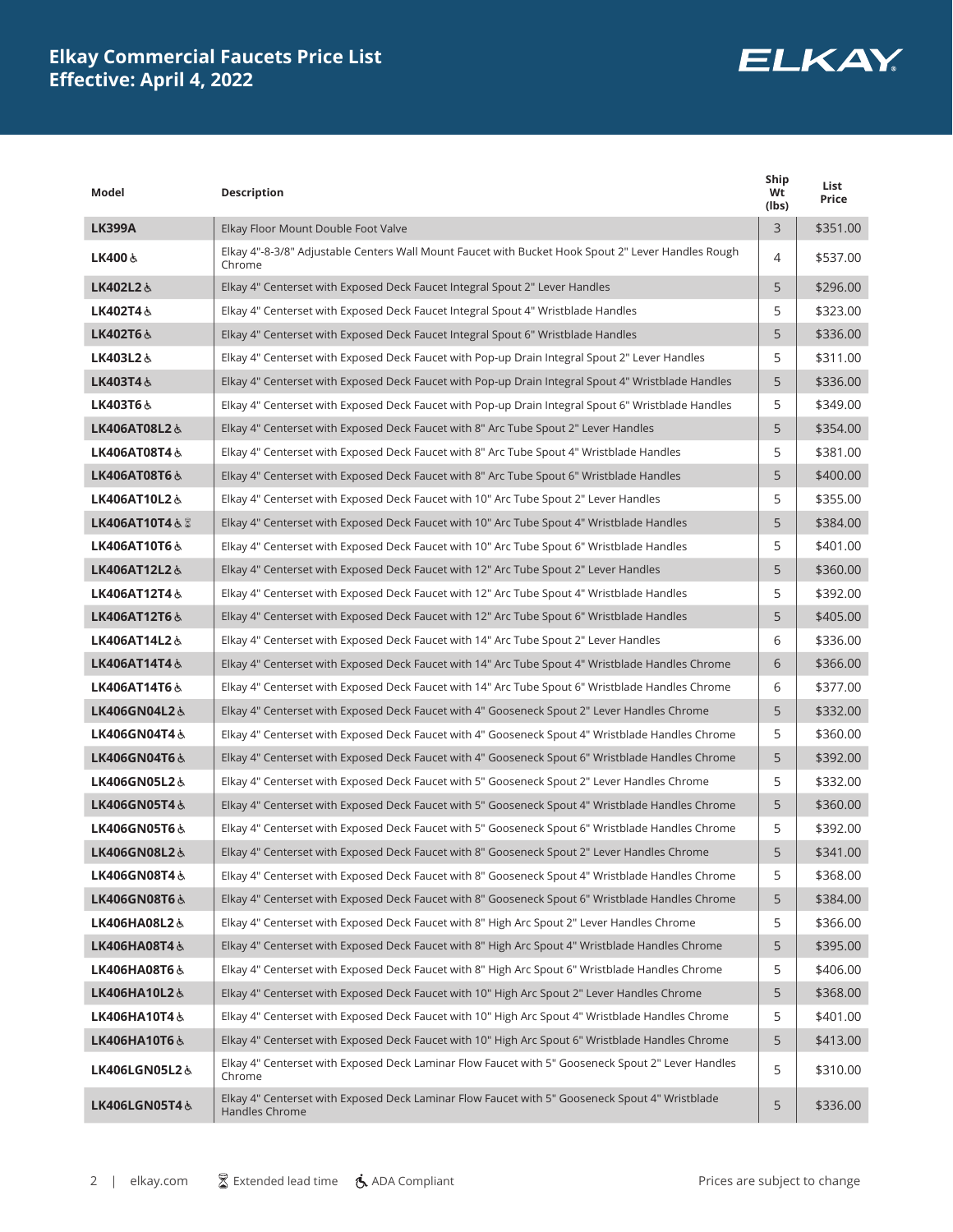

| Model                    | <b>Description</b>                                                                                                             | Ship<br>Wt<br>(lbs) | List<br>Price |
|--------------------------|--------------------------------------------------------------------------------------------------------------------------------|---------------------|---------------|
| LK406LGN05T6 &           | Elkay 4" Centerset with Exposed Deck Laminar Flow Faucet with 5" Gooseneck Spout 6" Wristblade<br>Handles Chrome               | 5                   | \$366.00      |
| LK406LGN08L2&            | Elkay 4" Centerset with Exposed Deck Laminar Flow Faucet with 8" Gooseneck Spout 2" Lever Handles<br>Chrome                    | 5                   | \$341.00      |
| LK406LGN08T4 &           | Elkay 4" Centerset with Exposed Deck Laminar Flow Faucet with 8" Gooseneck Spout 4" Wristblade<br>Handles Chrome               | 5                   | \$343.00      |
| <b>LK406LGN08T6&amp;</b> | Elkay 4" Centerset with Exposed Deck Laminar Flow Faucet with 8" Gooseneck Spout 6" Wristblade<br>Handles Chrome               | 5                   | \$360.00      |
| LK406TS08L2&             | Elkay 4" Centerset with Exposed Deck Faucet with 8" Tube Spout 2" Lever Handles Chrome                                         | 5                   | \$356.00      |
| LK406TS08T4&             | Elkay 4" Centerset with Exposed Deck Faucet with 8" Tube Spout 4" Wristblade Handles Chrome                                    | 5                   | \$389.00      |
| LK406TS08T6 &            | Elkay 4" Centerset with Exposed Deck Faucet with 8" Tube Spout 6" Wristblade Handles Chrome                                    | 5                   | \$404.00      |
| LK422L4&                 | Elkay 4" Centerset with Exposed Deck Lavatory Faucet Integral Spout Single Control 4" Wristblade Handle<br>Chrome              | 5                   | \$319.00      |
| LK422L7&                 | Elkay 4" Centerset with Exposed Deck Lavatory Faucet Integral Spout Single Control 7" Wristblade Handle<br>Chrome              | 5                   | \$352.00      |
| LK423L4&                 | Elkay 4" Centerset with Exposed Deck Lavatory Faucet Pop-Up Drain Integral Spout Single Control 4"<br>Wristblade Handle        | 6                   | \$387.00      |
| LK423L7&                 | Elkay 4" Centerset with Exposed Deck Lavatory Faucet Pop-Up Drain Integral Spout Single Control 7"<br>Wristblade Handle        | 6                   | \$423.00      |
| <b>LK5000CR&amp;</b>     | Elkay Everyday Single Hole Deck Mount Kitchen Faucet with Pull-out Spray Lever Handle and Optional<br><b>Escutcheon Chrome</b> | 6                   | \$401.00      |
| LK5000LS&                | Elkay Everyday Single Hole Deck Mount Kitchen Faucet with Pull-out Spray Lever Handle and Escutcheon<br>Lustrous Steel         | 6                   | \$521.00      |
| LK500AT08L2&8            | Elkay Single Hole with Concealed Deck Faucet with 8" Arc Tube Spout 2" Lever Handles Chrome                                    | 6                   | \$384.00      |
| LK500AT08T4&             | Elkay Single Hole with Concealed Deck Faucet with 8" Arc Tube Spout 4" Wristblade Handles Chrome                               | 6                   | \$415.00      |
| LK500AT08T6&             | Elkay Single Hole with Concealed Deck Faucet with 8" Arc Tube Spout 6" Wristblade Handles Chrome                               | 6                   | \$423.00      |
| LK500AT10L2&             | Elkay Single Hole with Concealed Deck Faucet with 10" Arc Tube Spout 2" Lever Handles Chrome                                   | 6                   | \$387.00      |
| LK500AT10T4&             | Elkay Single Hole with Concealed Deck Faucet with 10" Arc Tube Spout 4" Wristblade Handles Chrome                              | 6                   | \$416.00      |
| <b>LK500AT10T6 &amp;</b> | Elkay Single Hole with Concealed Deck Faucet with 10" Arc Tube Spout 6" Wristblade Handles Chrome                              | 6                   | \$429.00      |
| LK500AT12L2&             | Elkay Single Hole with Concealed Deck Faucet with 12" Arc Tube Spout 2" Lever Handles Chrome                                   | 6                   | \$391.00      |
| LK500AT12T4&             | Elkay Single Hole with Concealed Deck Faucet with 12" Arc Tube Spout 4" Wristblade Handles Chrome                              | 6                   | \$419.00      |
| LK500AT12T6 &            | Elkay Single Hole with Concealed Deck Faucet with 12" Arc Tube Spout 6" Wristblade Handles Chrome                              | 6                   | \$435.00      |
| LK500AT14L2 &            | Elkay Single Hole with Concealed Deck Faucet with 14" Arc Tube Spout 2" Lever Handles Chrome                                   | 6                   | \$396.00      |
| LK500AT14T4&             | Elkay Single Hole with Concealed Deck Faucet with 14" Arc Tube Spout 4" Wristblade Handles Chrome                              | 6                   | \$430.00      |
| LK500AT14T6&             | Elkay Single Hole with Concealed Deck Faucet with 14" Arc Tube Spout 6" Wristblade Handles Chrome                              | 6                   | \$443.00      |
| LK500GN04L2&             | Elkay Single Hole with Concealed Deck Faucet with 4" Gooseneck Spout 2" Lever Handles Chrome                                   | 6                   | \$368.00      |
| LK500GN04T4&             | Elkay Single Hole with Concealed Deck Faucet with 4" Gooseneck Spout 4" Wristblade Handles Chrome                              | 6                   | \$392.00      |
| LK500GN04T6&             | Elkay Single Hole with Concealed Deck Faucet with 4" Gooseneck Spout 6" Wristblade Handles Chrome                              | 6                   | \$413.00      |
| LK500GN05L2&             | Elkay Single Hole with Concealed Deck Faucet with 5" Gooseneck Spout 2" Lever Handles Chrome                                   | 6                   | \$368.00      |
| LK500GN05T4&             | Elkay Single Hole with Concealed Deck Faucet with 5" Gooseneck Spout 4" Wristblade Handles Chrome                              | 6                   | \$392.00      |
| <b>LK500GN05T6&amp;</b>  | Elkay Single Hole with Concealed Deck Faucet with 5" Gooseneck Spout 6" Wristblade Handles Chrome                              | 6                   | \$413.00      |
| LK500GN08L2&             | Elkay Single Hole with Concealed Deck Faucet with 8" Gooseneck Spout 2" Lever Handles Chrome                                   | 5                   | \$375.00      |
| LK500GN08T4 & 2          | Elkay Single Hole with Concealed Deck Faucet with 8" Gooseneck Spout 4" Wristblade Handles Chrome                              | 5                   | \$400.00      |
| LK500GN08T6 & &          | Elkay Single Hole with Concealed Deck Faucet with 8" Gooseneck Spout 6" Wristblade Handles Chrome                              | 5                   | \$416.00      |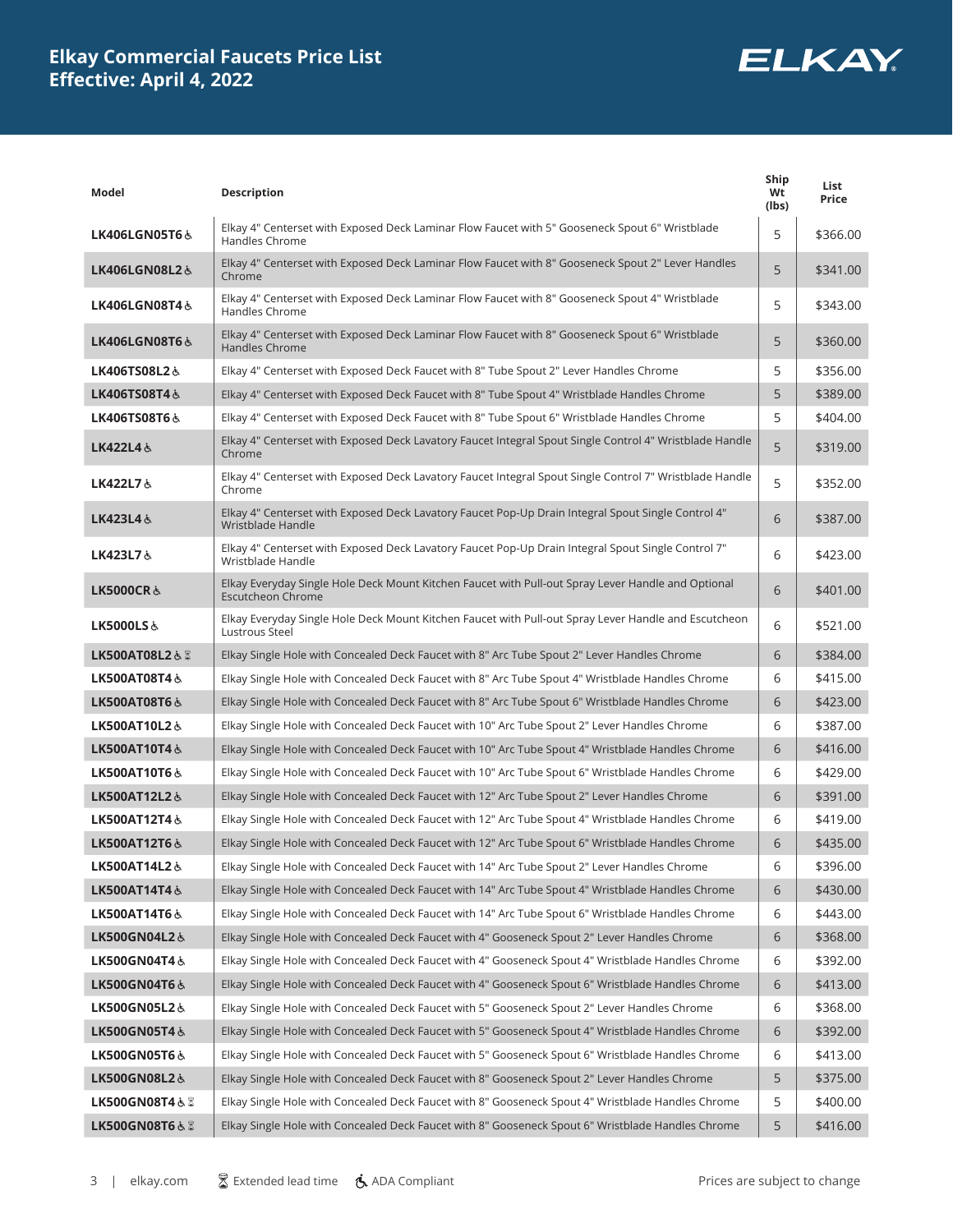

| Model                     | <b>Description</b>                                                                                                | Ship<br>Wt<br>(lbs) | List<br>Price |
|---------------------------|-------------------------------------------------------------------------------------------------------------------|---------------------|---------------|
| LK500HA08L2&              | Elkay Single Hole with Concealed Deck Faucet with 8" High Arc Spout 2" Lever Handles Chrome                       | 6                   | \$392.00      |
| LK500HA08T4&              | Elkay Single Hole with Concealed Deck Faucet with 8" High Arc Spout 4" Wristblade Handles Chrome                  | 6                   | \$422.00      |
| LK500HA08T6&              | Elkay Single Hole with Concealed Deck Faucet with 8" High Arc Spout 6" Wristblade Handles Chrome                  | 6                   | \$436.00      |
| LK500HA10L2&              | Elkay Single Hole with Concealed Deck Faucet with 10" High Arc Spout 2" Lever Handles Chrome                      | 6                   | \$402.00      |
| LK500HA10T4&              | Elkay Single Hole with Concealed Deck Faucet with 10" High Arc Spout 4" Wristblade Handles Chrome                 | 6                   | \$432.00      |
| LK500HA10T6&              | Elkay Single Hole with Concealed Deck Faucet with 10" High Arc Spout 6" Wristblade Handles Chrome                 | 6                   | \$449.00      |
| LK500LGN05L2&             | Elkay Single Hole with Concealed Deck Laminar Flow Faucet with 5" Gooseneck Spout 2" Lever Handles<br>Chrome      | 6                   | \$343.00      |
| <b>LK500LGN05T4 &amp;</b> | Elkay Single Hole with Concealed Deck Laminar Flow Faucet with 5" Gooseneck Spout 4" Wristblade<br>Handles Chrome | 6                   | \$366.00      |
| LK500LGN05T6&             | Elkay Single Hole with Concealed Deck Laminar Flow Faucet with 5" Gooseneck Spout 6" Wristblade<br>Handles Chrome | 6                   | \$384.00      |
| LK500LGN08L2&             | Elkay Single Hole with Concealed Deck Laminar Flow Faucet with 8" Gooseneck Spout 2" Lever Handles<br>Chrome      | 5                   | \$351.00      |
| LK500LGN08T4&             | Elkay Single Hole with Concealed Deck Laminar Flow Faucet with 8" Gooseneck Spout 4" Wristblade<br>Handles Chrome | 5                   | \$373.00      |
| LK500LGN08T6&             | Elkay Single Hole with Concealed Deck Laminar Flow Faucet with 8" Gooseneck Spout 6" Wristblade<br>Handles Chrome | 5                   | \$390.00      |
| LK535AT08L2&              | Elkay Single Hole with Single Control Faucet with 8" Arc Tube Spout 2" Lever Handle Chrome                        | 4                   | \$283.00      |
| LK535AT08T4& &            | Elkay Single Hole with Single Control Faucet with 8" Arc Tube Spout 4" Wristblade Handle Chrome                   | $\overline{4}$      | \$312.00      |
| LK535AT08T6&              | Elkay Single Hole with Single Control Faucet with 8" Arc Tube Spout 6" Wristblade Handle Chrome                   | 4                   | \$325.00      |
| LK535AT10L2&              | Elkay Single Hole with Single Control Faucet with 10" Arc Tube Spout 2" Lever Handle Chrome                       | $\overline{4}$      | \$285.00      |
| LK535AT10T4&              | Elkay Single Hole with Single Control Faucet with 10" Arc Tube Spout 4" Wristblade Handle Chrome                  | 4                   | \$318.00      |
| LK535AT10T6&              | Elkay Single Hole with Single Control Faucet with 10" Arc Tube Spout 6" Wristblade Handle Chrome                  | $\overline{4}$      | \$329.00      |
| <b>LK535AT12L2 &amp;</b>  | Elkay Single Hole with Single Control Faucet with 12" Arc Tube Spout 2" Lever Handle Chrome                       | 4                   | \$293.00      |
| LK535AT12T4&              | Elkay Single Hole with Single Control Faucet with 12" Arc Tube Spout 4" Wristblade Handle Chrome                  | $\overline{4}$      | \$322.00      |
| LK535AT12T6 &             | Elkay Single Hole with Single Control Faucet with 12" Arc Tube Spout 6" Wristblade Handle Chrome                  | 4                   | \$335.00      |
| LK535AT14L2&              | Elkay Single Hole with Single Control Faucet with 14" Arc Tube Spout 2" Lever Handles Chrome                      | $\overline{4}$      | \$298.00      |
| LK535AT14T4&              | Elkay Single Hole with Single Control Faucet with 14" Arc Tube Spout 4" Wristblade Handles Chrome                 | 4                   | \$354.00      |
| LK535AT14T6&              | Elkay Single Hole with Single Control Faucet with 14" Arc Tube Spout 6" Wristblade Handles Chrome                 | $\overline{4}$      | \$341.00      |
| LK535GN04L2 &             | Elkay Single Hole with Single Control Faucet with 4" Gooseneck Spout 2" Lever Handle Chrome                       | 4                   | \$269.00      |
| LK535GN04T4&              | Elkay Single Hole with Single Control Faucet with 4" Gooseneck Spout 4" Wristblade Handle Chrome                  | 4                   | \$294.00      |
| LK535GN04T6&              | Elkay Single Hole with Single Control Faucet with 4" Gooseneck Spout 6" Wristblade Handle Chrome                  | 4                   | \$311.00      |
| LK535GN05L2&8             | Elkay Single Hole with Single Control Faucet with 5" Gooseneck Spout 2" Lever Handle Chrome                       | 5                   | \$273.00      |
| LK535GN05T4&              | Elkay Single Hole with Single Control Faucet with 5" Gooseneck Spout 4" Wristblade Handle Chrome                  | 5                   | \$296.00      |
| LK535GN05T6&              | Elkay Single Hole with Single Control Faucet with 5" Gooseneck Spout 6" Wristblade Handle Chrome                  | 5                   | \$312.00      |
| LK535GN08L2&8             | Elkay Single Hole with Single Control Faucet with 8" Gooseneck Spout 2" Lever Handle Chrome                       | 4                   | \$276.00      |
| LK535GN08T4& &            | Elkay Single Hole with Single Control Faucet with 8" Gooseneck Spout 4" Wristblade Handle Chrome                  | 4                   | \$305.00      |
| LK535GN08T6 & &           | Elkay Single Hole with Single Control Faucet with 8" Gooseneck Spout 6" Wristblade Handle Chrome                  | 4                   | \$318.00      |
| LK535HA08L2&8             | Elkay Single Hole with Single Control Faucet with 8" High Arc Spout 2" Lever Handle Chrome                        | 4                   | \$296.00      |
| LK535HA08T4&              | Elkay Single Hole with Single Control Faucet with 8" High Arc Spout 4" Wristblade Handle Chrome                   | 4                   | \$325.00      |
| LK535HA08T6&              | Elkay Single Hole with Single Control Faucet with 8" High Arc Spout 6" Wristblade Handle Chrome                   | 4                   | \$339.00      |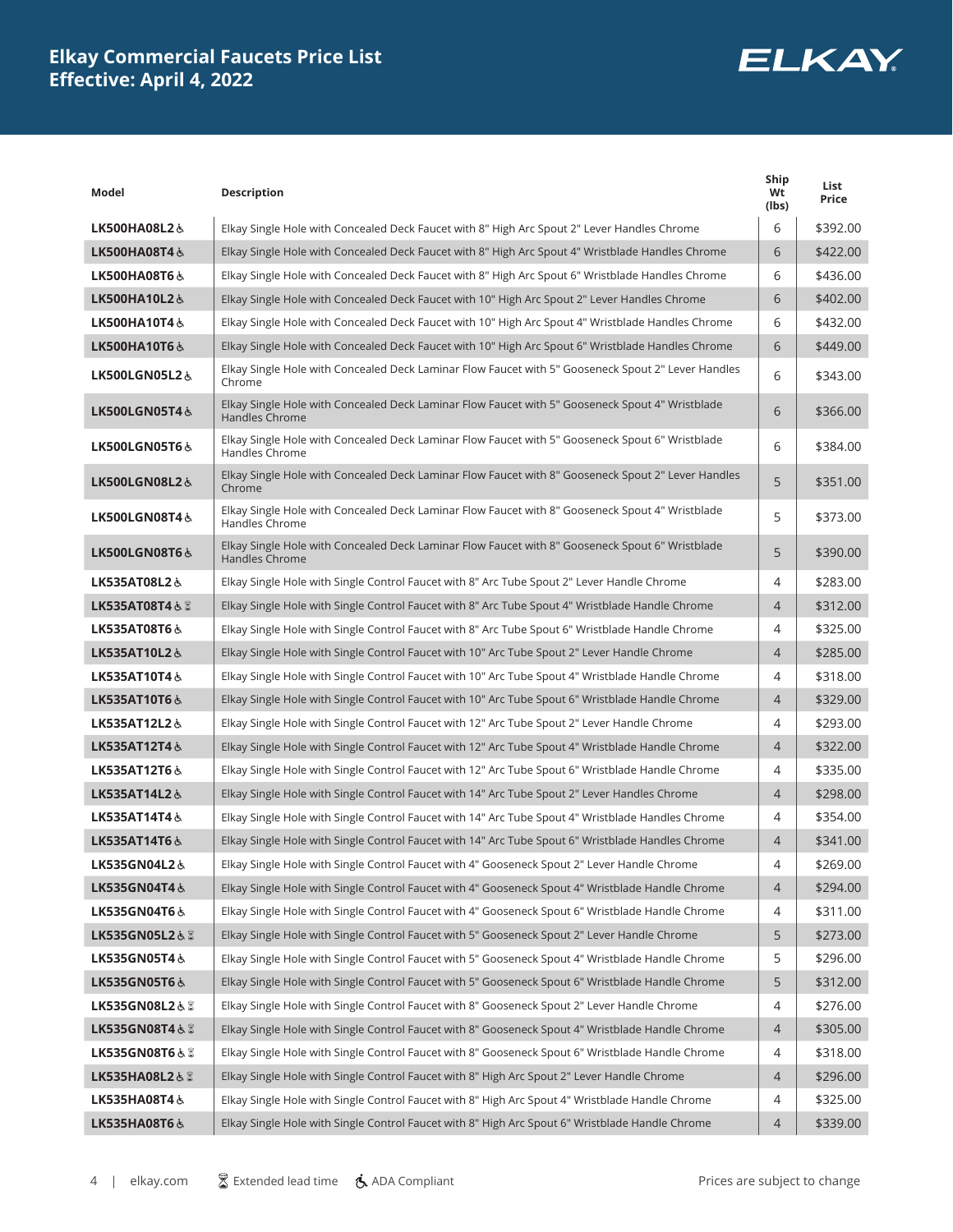

| Model                     | <b>Description</b>                                                                                                               | Ship<br>Wt<br>(lbs) | List<br>Price |
|---------------------------|----------------------------------------------------------------------------------------------------------------------------------|---------------------|---------------|
| LK535HA10L2&              | Elkay Single Hole with Single Control Faucet with 10" High Arc Spout 2" Lever Handle Chrome                                      | 5                   | \$305.00      |
| LK535HA10T4 $\&$ $\&$     | Elkay Single Hole with Single Control Faucet with 10" High Arc Spout 4" Wristblade Handle Chrome                                 | 5                   | \$329.00      |
| LK535HA10T6&              | Elkay Single Hole with Single Control Faucet with 10" High Arc Spout 6" Wristblade Handle Chrome                                 | 5                   | \$343.00      |
| LK543AF08LC               | Elkay Single Hole Concealed Deck Mount Faucet 44" Flexible Hose with 1.2 GPM Spray Head + 8" Arc<br>Tube Spout 2" Lever Handles  | 13                  | \$868.00      |
| LK543AF10LC               | Elkay Single Hole Concealed Deck Mount Faucet 44" Flexible Hose with 1.2 GPM Spray Head + 10" Arc<br>Tube Spout 2" Lever Handles | 13                  | \$897.00      |
| LK543AF12LC &             | Elkay Single Hole Concealed Deck Mount Faucet 44" Flexible Hose with 1.2 GPM Spray Head + 12" Arc<br>Tube Spout 2" Lever Handles | 13                  | \$927.00      |
| LK543AF14LC               | Elkay Single Hole Concealed Deck Mount Faucet 44" Flexible Hose with 1.2 GPM Spray Head + 14" Arc<br>Tube Spout 2" Lever Handles | 13                  | \$955.00      |
| <b>LK543LC</b>            | Elkay Single Hole Concealed Deck Mount Faucet 44" Flexible Hose w/1.2 GPM Spray Head 2" Lever<br>Handles 1.2 GPM Spray Head      | 13                  | \$717.00      |
| <b>LK6000CR&amp;</b>      | Elkay Everyday Single Hole Deck Mount Kitchen Faucet with Pull-down Spray Forward Only Lever Handle<br>Chrome                    | 6                   | \$497.00      |
| <b>LK6000LS&amp;&amp;</b> | Elkay Everyday Single Hole Deck Mount Kitchen Faucet with Pull-down Spray Forward Only Lever Handle<br>Lustrous Steel            | 6                   | \$644.00      |
| LK651&                    | Elkay 8" Centerset with Concealed Deck Metered Lavatory Faucet with Cast Fixed Spout Push Button<br>Handles Chrome               | 6                   | \$571.00      |
| LK652&                    | Elkay Single Hole Deck Mount Metered Lavatory Faucet with Cast Fixed Spout Push Button Handle with<br><b>Escutcheon Chrome</b>   | $\overline{4}$      | \$427.00      |
| LK654&                    | Elkay Single Hole Concealed Deck Metered Lavatory Faucet with Cast Fixed Spout Push Button Handle<br>Chrome                      | $\overline{2}$      | \$275.00      |
| LK656&                    | Elkay Single Hole Deck Mount Metered Lavatory Faucet with 4" Cast Fixed Spout Push Button Handles<br>Chrome                      | $\overline{4}$      | \$422.00      |
| <b>LK69C</b>              | Elkay Commercial Service/ Utility Single Hole Wall Mount Faucet 1 pair Chrome                                                    | 2                   | \$260.00      |
| <b>LK69CH</b>             | Elkay Commercial Service/ Utility Single Hole Wall Mount Faucet with Hose End Chrome                                             | $\mathbf{1}$        | \$132.00      |
| <b>LK69CP</b>             | Elkay Commercial Service/ Utility Single Hole Wall Mount Faucet with Plain End Chrome                                            | 1                   | \$132.00      |
| <b>LK723</b>              | Elkay Anti-scald Thermostatic Faucet Mixing Valve                                                                                | $\overline{2}$      | \$416.00      |
| <b>LK724</b>              | Elkay Faucet Mixing Valve                                                                                                        | 1                   | \$180.00      |
| <b>LK731</b>              | Elkay Commercial Institutional Faucet                                                                                            | $\mathbf{1}$        | \$91.00       |
| <b>LK733</b>              | Elkay 2.2 GPM Vandal Resistant Aerator Replacement Kit                                                                           | 1                   | \$27.00       |
| <b>LK735</b>              | Elkay 1.5 GPM Vandal Resistant Aerator                                                                                           | $\mathbf{1}$        | \$26.00       |
| LK800AT08L2&              | Elkay 8" Centerset with Concealed Deck Faucet with 8" Arc Tube Spout 2" Lever Handles Chrome                                     | 6                   | \$406.00      |
| LK800AT08T4&              | Elkay 8" Centerset with Concealed Deck Faucet with 8" Arc Tube Spout 4" Wristblade Handles Chrome                                | 6                   | \$435.00      |
| LK800AT08T6&              | Elkay 8" Centerset with Concealed Deck Faucet with 8" Arc Tube Spout 6" Wristblade Handles Chrome                                | 6                   | \$447.00      |
| LK800AT10L2&              | Elkay 8" Centerset with Concealed Deck Faucet with 10" Arc Tube Spout 2" Lever Handles Chrome                                    | 6                   | \$413.00      |
| LK800AT10T4&              | Elkay 8" Centerset with Concealed Deck Faucet with 10" Arc Tube Spout 4" Wristblade Handles Chrome                               | 6                   | \$438.00      |
| LK800AT10T6&              | Elkay 8" Centerset with Concealed Deck Faucet with 10" Arc Tube Spout 6" Wristblade Handles Chrome                               | 6                   | \$451.00      |
| LK800AT12L2&              | Elkay 8" Centerset with Concealed Deck Faucet with 12" Arc Tube Spout 2" Lever Handles Chrome                                    | 6                   | \$415.00      |
| LK800AT12T4&              | Elkay 8" Centerset with Concealed Deck Faucet with 12" Arc Tube Spout 4" Wristblade Handles Chrome                               | 6                   | \$444.00      |
| LK800AT12T6&              | Elkay 8" Centerset with Concealed Deck Faucet with 12" Arc Tube Spout 6" Wristblade Handles Chrome                               | 6                   | \$456.00      |
| LK800AT14L2&              | Elkay 8" Centerset with Concealed Deck Faucet with 14" Arc Tube Spout 2" Lever Handles Chrome                                    | 6                   | \$422.00      |
| LK800AT14T4&              | Elkay 8" Centerset with Concealed Deck Faucet with 14" Arc Tube Spout 4" Wristblade Handles Chrome                               | 6                   | \$450.00      |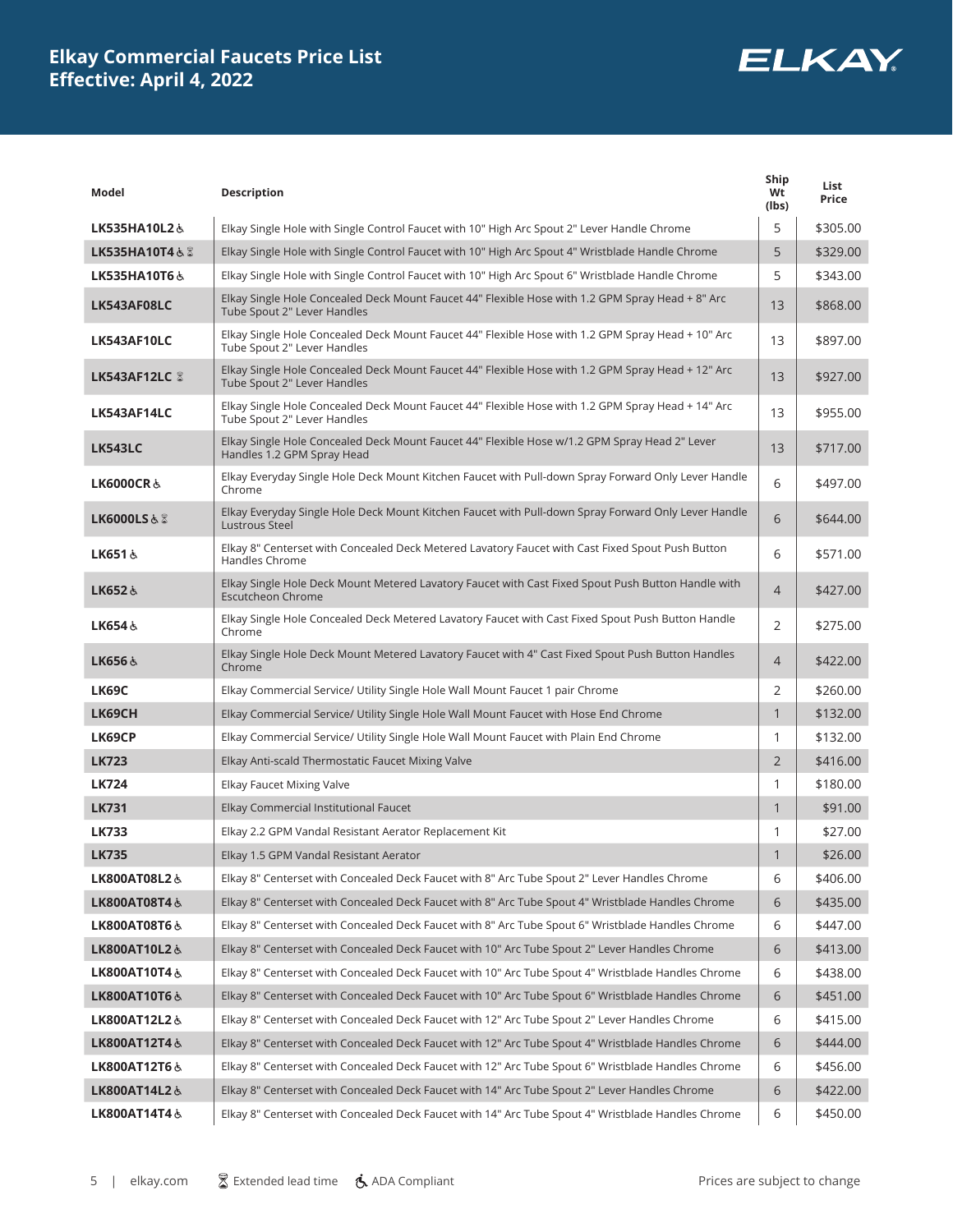

| Model                    | <b>Description</b>                                                                                                        | Ship<br>Wt<br>(lbs) | List<br>Price |
|--------------------------|---------------------------------------------------------------------------------------------------------------------------|---------------------|---------------|
| LK800AT14T6 &            | Elkay 8" Centerset with Concealed Deck Faucet with 14" Arc Tube Spout 6" Wristblade Handles Chrome                        | 6                   | \$463.00      |
| LK800GN04L2&             | Elkay 8" Centerset with Concealed Deck Faucet with 4" Gooseneck Spout 2" Lever Handles Chrome                             | 6                   | \$392.00      |
| LK800GN04T4&             | Elkay 8" Centerset with Concealed Deck Faucet with 4" Gooseneck Spout 4" Wristblade Handles Chrome                        | 6                   | \$417.00      |
| <b>LK800GN04T6&amp;</b>  | Elkay 8" Centerset with Concealed Deck Faucet with 4" Gooseneck Spout 6" Wristblade Handles Chrome                        | 6                   | \$434.00      |
| LK800GN05L2&             | Elkay 8" Centerset with Concealed Deck Faucet with 5" Gooseneck Spout 2" Lever Handles Chrome                             | 6                   | \$392.00      |
| LK800GN05T4&             | Elkay 8" Centerset with Concealed Deck Faucet with 5" Gooseneck Spout 4" Wristblade Handles Chrome                        | 6                   | \$417.00      |
| LK800GN05T6&             | Elkay 8" Centerset with Concealed Deck Faucet with 5" Gooseneck Spout 6" Wristblade Handles Chrome                        | 6                   | \$434.00      |
| LK800GN08L2&             | Elkay 8" Centerset with Concealed Deck Faucet with 8" Gooseneck Spout 2" Lever Handles Chrome                             | 6                   | \$401.00      |
| LK800GN08T4&             | Elkay 8" Centerset with Concealed Deck Faucet with 8" Gooseneck Spout 4" Wristblade Handles Chrome                        | 6                   | \$427.00      |
| LK800GN08T6&             | Elkay 8" Centerset with Concealed Deck Faucet with 8" Gooseneck Spout 6" Wristblade Handles Chrome                        | 6                   | \$438.00      |
| LK800HA08L2&             | Elkay 8" Centerset with Concealed Deck Faucet with 8" High Arc Spout 2" Lever Handles Chrome                              | 6                   | \$419.00      |
| LK800HA08T4 &            | Elkay 8" Centerset with Concealed Deck Faucet with 8" High Arc Spout 4" Wristblade Handles Chrome                         | 6                   | \$447.00      |
| LK800HA08T6&             | Elkay 8" Centerset with Concealed Deck Faucet with 8" High Arc Spout 6" Wristblade Handles Chrome                         | 6                   | \$460.00      |
| LK800HA10L2&             | Elkay 8" Centerset with Concealed Deck Faucet with 10" High Arc Spout 2" Lever Handles Chrome                             | 6                   | \$427.00      |
| LK800HA10T4&             | Elkay 8" Centerset with Concealed Deck Faucet with 10" High Arc Spout 4" Wristblade Handles Chrome                        | 6                   | \$451.00      |
| LK800HA10T6&             | Elkay 8" Centerset with Concealed Deck Faucet with 10" High Arc Spout 6" Wristblade Handles Chrome                        | 6                   | \$465.00      |
| LK800TS08L2&             | Elkay 8" Centerset with Concealed Deck Faucet with 8" Tube Spout 2" Lever Handles Chrome                                  | 6                   | \$415.00      |
| <b>LK800TS08T4&amp;</b>  | Elkay 8" Centerset with Concealed Deck Faucet with 8" Tube Spout 4" Wristblade Handles Chrome                             | 6                   | \$444.00      |
| <b>LK800TS08T6&amp;</b>  | Elkay 8" Centerset with Concealed Deck Faucet with 8" Tube Spout 6" Wristblade Handles Chrome                             | 6                   | \$456v        |
| LK800LGN05L2&            | Elkay 8" Centerset with Concealed Deck Laminar Flow Faucet with 5" Gooseneck Spout 2" Lever Handles<br>Chrome             | 6                   | \$366.00      |
| <b>LK800LGN05T4&amp;</b> | Elkay 8" Centerset with Concealed Deck Laminar Flow Faucet with 5" Gooseneck Spout 4" Wristblade<br><b>Handles Chrome</b> | 6                   | \$391.00      |
| LK800LGN05T6&            | Elkay 8" Centerset with Concealed Deck Laminar Flow Faucet with 5" Gooseneck Spout 6" Wristblade<br>Handles Chrome        | 6                   | \$405.00      |
| LK800LGN08L2&            | Elkay 8" Centerset with Concealed Deck Laminar Flow Faucet with 8" Gooseneck Spout 2" Lever Handles<br>Chrome             | 6                   | \$375.00      |
| LK800LGN08T4&            | Elkay 8" Centerset with Concealed Deck Laminar Flow Faucet with 8" Gooseneck Spout 4" Wristblade<br>Handles Chrome        | 6                   | \$400.00      |
| LK800LGN08T6&            | Elkay 8" Centerset with Concealed Deck Laminar Flow Faucet with 8" Gooseneck Spout 6" Wristblade<br>Handles Chrome        | 6                   | \$410.00      |
| LK801AT08L2&             | Elkay 8" Centerset with Concealed Deck Faucet with 8" Arc Tube Spout 2" Lever Handles with Side Spray<br>Chrome           | 6                   | \$407.00      |
| LK801GN08L2&             | Elkay 8" Centerset with Concealed Deck Faucet with 8" Gooseneck Spout 2" Lever Handles with Side<br>Spray Chrome          | 6                   | \$404.00      |
| LK804F&                  | Elkay 8" Centerset with Concealed Deck Lavatory Faucet with 6" Cast Fixed Spout Chrome                                    | 6                   | \$521.00      |
| LK810AT08L2&             | Elkay 8" Centerset with Exposed Deck Faucet with 8" Arc Tube Spout 2" Lever Handles Chrome                                | 6                   | \$280.00      |
| LK810AT08T4&             | Elkay 8" Centerset with Exposed Deck Faucet with 8" Arc Tube Spout 4" Wristblade Handles Chrome                           | 6                   | \$298.00      |
| LK810AT08T6&             | Elkay 8" Centerset with Exposed Deck Faucet with 8" Arc Tube Spout 6" Wristblade Handles Chrome                           | 6                   | \$310.00      |
| LK810AT10L2&             | Elkay 8" Centerset with Exposed Deck Faucet with 10" Arc Tube Spout 2" Lever Handles Chrome                               | 6                   | \$281.00      |
| LK810AT10T4&             | Elkay 8" Centerset with Exposed Deck Faucet with 10" Arc Tube Spout 4" Wristblade Handles Chrome                          | 6                   | \$301.00      |
| <b>LK810AT10T6 &amp;</b> | Elkay 8" Centerset with Exposed Deck Faucet with 10" Arc Tube Spout 6" Wristblade Handles Chrome                          | 6                   | \$311.00      |
| LK810AT12L2&             | Elkay 8" Centerset with Exposed Deck Faucet with 12" Arc Tube Spout 2" Lever Handles Chrome                               | 6                   | \$283.00      |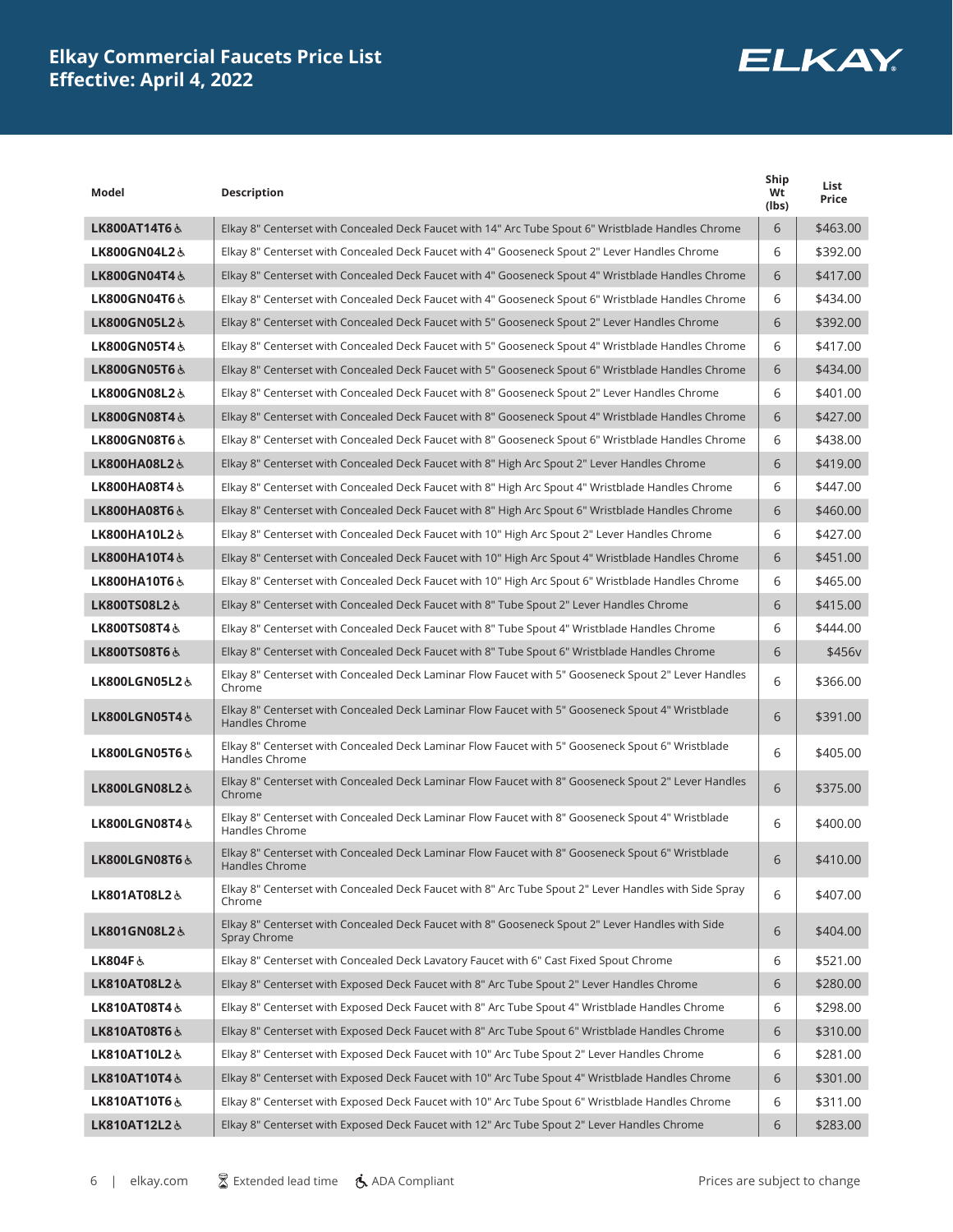

| Model                    | <b>Description</b>                                                                                                              | Ship<br>Wt<br>(lbs) | List<br>Price |
|--------------------------|---------------------------------------------------------------------------------------------------------------------------------|---------------------|---------------|
| LK810AT12T4&             | Elkay 8" Centerset with Exposed Deck Faucet with 12" Arc Tube Spout 4" Wristblade Handles Chrome                                | 6                   | \$307.00      |
| LK810AT12T6 &            | Elkay 8" Centerset with Exposed Deck Faucet with 12" Arc Tube Spout 6" Wristblade Handles Chrome                                | 6                   | \$315.00      |
| LK810AT14L2&             | Elkay 8" Centerset with Exposed Deck Faucet with 14" Arc Tube Spout 2" Lever Handles Chrome                                     | 6                   | \$422.00      |
| LK810AT14T4&             | Elkay 8" Centerset with Exposed Deck Faucet with 14" Arc Tube Spout 4" Wristblade Handles Chrome                                | 6                   | \$450.00      |
| LK810AT14T6&             | Elkay 8" Centerset with Exposed Deck Faucet with 14" Arc Tube Spout 6" Wristblade Handles Chrome                                | 6                   | \$463.00      |
| LK810GN04L2&             | Elkay 8" Centerset with Exposed Deck Faucet with 4" Gooseneck Spout 2" Lever Handles Chrome                                     | 6                   | \$264.00      |
| LK810GN04T4&             | Elkay 8" Centerset with Exposed Deck Faucet with 4" Gooseneck Spout 4" Wristblade Handles Chrome                                | 6                   | \$283.00      |
| LK810GN04T6&             | Elkay 8" Centerset with Exposed Deck Faucet with 4" Gooseneck Spout 6" Wristblade Handles Chrome                                | 6                   | \$296.00      |
| LK810GN05L2&             | Elkay 8" Centerset with Exposed Deck Faucet with 5" Gooseneck Spout 2" Lever Handles Chrome                                     | 6                   | \$266.00      |
| LK810GN05T4&             | Elkay 8" Centerset with Exposed Deck Faucet with 5" Gooseneck Spout 4" Wristblade Handles Chrome                                | 6                   | \$284.00      |
| <b>LK810GN05T6&amp;</b>  | Elkay 8" Centerset with Exposed Deck Faucet with 5" Gooseneck Spout 6" Wristblade Handles Chrome                                | 6                   | \$297.00      |
| LK810GN08L2&             | Elkay 8" Centerset with Exposed Deck Faucet with 8" Gooseneck Spout 2" Lever Handles Chrome                                     | 6                   | \$360.00      |
| LK810GN08T4&             | Elkay 8" Centerset with Exposed Deck Faucet with 8" Gooseneck Spout 4" Wristblade Handles Chrome                                | 6                   | \$380.00      |
| LK810GN08T6&             | Elkay 8" Centerset with Exposed Deck Faucet with 8" Gooseneck Spout 6" Wristblade Handles Chrome                                | 6                   | \$400.00      |
| LK810HA08L2&             | Elkay 8" Centerset with Exposed Deck Faucet with 8" High Arc Spout 2" Lever Handles Chrome                                      | 6                   | \$378.00      |
| LK810HA08T4&             | Elkay 8" Centerset with Exposed Deck Faucet with 8" High Arc Spout 4" Wristblade Handles Chrome                                 | 6                   | \$406.00      |
| LK810HA08T6&             | Elkay 8" Centerset with Exposed Deck Faucet with 8" High Arc Spout 6" Wristblade Handles Chrome                                 | 6                   | \$419.00      |
| LK810HA10L2&             | Elkay 8" Centerset with Exposed Deck Faucet with 10" High Arc Spout 2" Lever Handles Chrome                                     | 6                   | \$390.00      |
| LK810HA10T4&             | Elkay 8" Centerset with Exposed Deck Faucet with 10" High Arc Spout 4" Wristblade Handles Chrome                                | 6                   | \$41.00       |
| LK810HA10T6&             | Elkay 8" Centerset with Exposed Deck Faucet with 10" High Arc Spout 6" Wristblade Handles Chrome                                | 6                   | \$427.00      |
| LK810LGN05L2&            | Elkay 8" Centerset with Exposed Deck Laminar Flow Faucet with 5" Gooseneck Spout 2" Lever Handles<br>Chrome                     | 6                   | \$366.00      |
| LK810LGN05T4&            | Elkay 8" Centerset with Exposed Deck Laminar Flow Faucet with 5" Gooseneck Spout 4" Wristblade<br>Handles Chrome                | 6                   | \$391.00      |
| <b>LK810LGN05T6&amp;</b> | Elkay 8" Centerset with Exposed Deck Laminar Flow Faucet with 5" Gooseneck Spout 6" Wristblade<br>Handles Chrome                | 6                   | \$434.00      |
| LK810LGN08L2&            | Elkay 8" Centerset with Exposed Deck Laminar Flow Faucet with 8" Gooseneck Spout 2" Lever Handles<br>Chrome                     | 6                   | \$375.00      |
| LK810LGN08T4& Z          | Elkay 8" Centerset with Exposed Deck Laminar Flow Faucet with 8" Gooseneck Spout 4" Wristblade<br>Handles Chrome                | 6                   | \$400.00      |
| LK810LGN08T6&            | Elkay 8" Centerset with Exposed Deck Laminar Flow Faucet with 8" Gooseneck Spout 6" Wristblade<br><b>Handles Chrome</b>         | 6                   | \$410.00      |
| LK810TS08L2&             | Elkay 8" Centerset with Exposed Deck Faucet with 8" Tube Spout 2" Lever Handles Chrome                                          | 6                   | \$373.00      |
| LK810TS08T4&             | Elkay 8" Centerset with Exposed Deck Faucet with 8" Tube Spout 4" Wristblade Handles Chrome                                     | 6                   | \$401.00      |
| <b>LK810TS08T6&amp;</b>  | Elkay 8" Centerset with Exposed Deck Faucet with 8" Tube Spout 6" Wristblade Handles Chrome                                     | 6                   | \$413.00      |
| LK811AT08L2&             | Elkay 8" Centerset with Exposed Deck Faucet with 8" Arc Tube Spout 2" Lever Handles Plus Side Spray<br>Chrome                   | $\overline{7}$      | \$363.00      |
| LK843AF08LC              | Elkay 8" Centerset Exposed Deck Mount Faucet 44" Flexible Hose with 1.2 GPM Spray Head + 8" Arc Tube<br>Spout 2" Lever Handles  | 13                  | \$958.00      |
| LK843AF10LC              | Elkay 8" Centerset Exposed Deck Mount Faucet 44" Flexible Hose with 1.2 GPM Spray Head + 10" Arc<br>Tube Spout 2" Lever Handles | 13                  | \$985.00      |
| LK843AF12LC              | Elkay 8" Centerset Exposed Deck Mount Faucet 44" Flexible Hose with 1.2 GPM Spray Head + 12" Arc<br>Tube Spout 2" Lever Handles | 13                  | \$1,016.00    |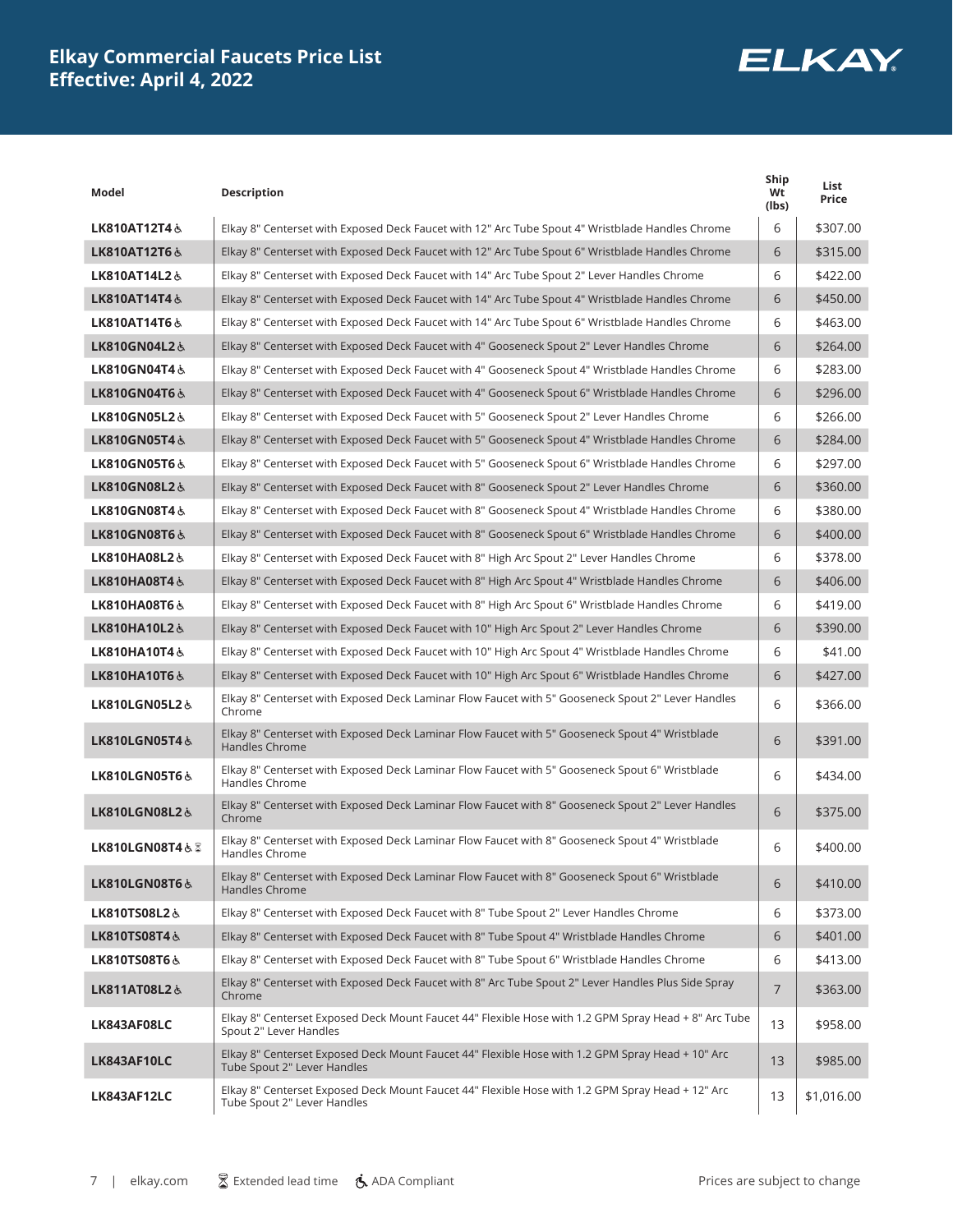

| Model                    | <b>Description</b>                                                                                                              | Ship<br>Wt<br>(lbs) | List<br>Price |
|--------------------------|---------------------------------------------------------------------------------------------------------------------------------|---------------------|---------------|
| LK843AF14LC              | Elkay 8" Centerset Exposed Deck Mount Faucet 44" Flexible Hose with 1.2 GPM Spray Head + 14" Arc<br>Tube Spout 2" Lever Handles | 13                  | \$1,045.00    |
| <b>LK843LC</b>           | Elkay 8" Centerset Exposed Deck Mount Faucet 44" Flexible Hose with 1.2 GPM Spray Head 2" Lever<br>Handles 1.2 GPM Spray Head   | 13                  | \$808.00      |
| LK940AT08L2H &           | Elkay Foodservice 8" Centerset Wall Mount Faucet with 8" Arc Tube Spout 2" Lever Handles 1/2" Offset<br><b>Inlets Chrome</b>    | 6                   | \$435.00      |
| LK940AT08L2S &           | Elkay Foodservice 8" Centerset Wall Mount Faucet with 8" Arc Tube Spout 2" Lever Handles 1/2" Offset<br>Inlets and Stop         | 6                   | \$450.00      |
| LK940AT08T4H &           | Elkay Foodservice 8" Centerset Wall Mount Faucet with 8" Arc Tube Spout 4" Wristblade Handles 1/2"<br>Offset Inlets             | 6                   | \$464.00      |
| LK940AT08T4S&            | Elkay Foodservice 8" Centerset Wall Mount Faucet with 8" Arc Tube Spout 4" Wristblade Handles 1/2"<br>Offset Inlets and Stop    | 7                   | \$483.00      |
| LK940AT08T6H &           | Elkay Foodservice 8" Centerset Wall Mount Faucet with 8" Arc Tube Spout 6" Wristblade Handles 1/2"<br>Offset Inlets             | $\overline{7}$      | \$478.00      |
| LK940AT08T6S&            | Elkay Foodservice 8" Centerset Wall Mount Faucet with 8" Arc Tube Spout 6" Wristblade Handles 1/2"<br>Offset Inlets and Stop    | 7                   | \$497.00      |
| LK940AT10L2H &           | Elkay Foodservice 8" Centerset Wall Mount Faucet with 10" Arc Tube Spout 2" Lever Handles 1/2" Offset<br><b>Inlets Chrome</b>   | 6                   | \$437.00      |
| LK940AT10L2S&            | Elkay Foodservice 8" Centerset Wall Mount Faucet with 10" Arc Tube Spout 2" Lever Handles 1/2" Offset<br>Inlets and Stop        | 6                   | \$454.00      |
| LK940AT10T4H &           | Elkay Foodservice 8" Centerset Wall Mount Faucet with 10" Arc Tube Spout 4" Wristblade Handles 1/2"<br>Offset Inlets            | 6                   | \$465.00      |
| LK940AT10T4S&            | Elkay Foodservice 8" Centerset Wall Mount Faucet with 10" Arc Tube Spout 4" Wristblade Handles 1/2"<br>Offset Inlets and Stop   | $\overline{7}$      | \$484.00      |
| LK940AT10T6H &           | Elkay Foodservice 8" Centerset Wall Mount Faucet with 10" Arc Tube Spout 6" Wristblade Handles 1/2"<br>Offset Inlets            | $\overline{7}$      | \$480.00      |
| <b>LK940AT10T6S&amp;</b> | Elkay Foodservice 8" Centerset Wall Mount Faucet with 10" Arc Tube Spout 6" Wristblade Handles 1/2"<br>Offset Inlets and Stop   | 7                   | \$498.00      |
| LK940AT12L2H &           | Elkay Foodservice 8" Centerset Wall Mount Faucet with 12" Arc Tube Spout 2" Lever Handles 1/2" Offset<br><b>Inlets Chrome</b>   | 6                   | \$446.00      |
| LK940AT12L2S&            | Elkay Foodservice 8" Centerset Wall Mount Faucet with 12" Arc Tube Spout 2" Lever Handles 1/2" Offset<br>Inlets and Stop        | 6                   | \$462.00      |
| LK940AT12T4H &           | Elkay Foodservice 8" Centerset Wall Mount Faucet with 12" Arc Tube Spout 4" Wristblade Handles 1/2"<br>Offset Inlets            | 6                   | \$472.00      |
| LK940AT12T4S&            | Elkay Foodservice 8" Centerset Wall Mount Faucet with 12" Arc Tube Spout 4" Wristblade Handles 1/2"<br>Offset Inlets and Stop   | 6                   | \$489.00      |
| LK940AT12T6H &           | Elkay Foodservice 8" Centerset Wall Mount Faucet with 12" Arc Tube Spout 6" Wristblade Handles 1/2"<br>Offset Inlets            | 6                   | \$484.00      |
| LK940AT12T6S&            | Elkay Foodservice 8" Centerset Wall Mount Faucet with 12" Arc Tube Spout 6" Wristblade Handles 1/2"<br>Offset Inlets and Stop   | 6                   | \$501.00      |
| LK940AT14L2H &           | Elkay Foodservice 8" Centerset Wall Mount Faucet with 14" Arc Tube Spout 2" Lever Handles 1/2" Offset<br>Inlets                 | 6                   | \$407.00      |
| LK940AT14L2S&            | Elkay Foodservice 8" Centerset Wall Mount Faucet with 14" Arc Tube Spout 2" Lever Handles 1/2" Offset<br>Inlets and Stop        | 6                   | \$464.00      |
| LK940AT14T4H &           | Elkay Foodservice 8" Centerset Wall Mount Faucet with 14" Arc Tube Spout 4" Wristblade Handles 1/2"<br>Offset Inlets            | 6                   | \$488.00      |
| LK940AT14T4S&            | Elkay Foodservice 8" Centerset Wall Mount Faucet with 14" Arc Tube Spout 4" Wristblade Handles 1/2"<br>Offset Inlets and Stop   | 6                   | \$498.00      |
| LK940AT14T6H &           | Elkay Foodservice 8" Centerset Wall Mount Faucet with 14" Arc Tube Spout 6" Wristblade Handles 1/2"<br>Offset Inlets            | 6                   | \$454.00      |
| <b>LK940AT14T6S&amp;</b> | Elkay Foodservice 8" Centerset Wall Mount Faucet with 14" Arc Tube Spout 6" Wristblade Handles 1/2"<br>Offset Inlets and Stop   | 6                   | \$511.00      |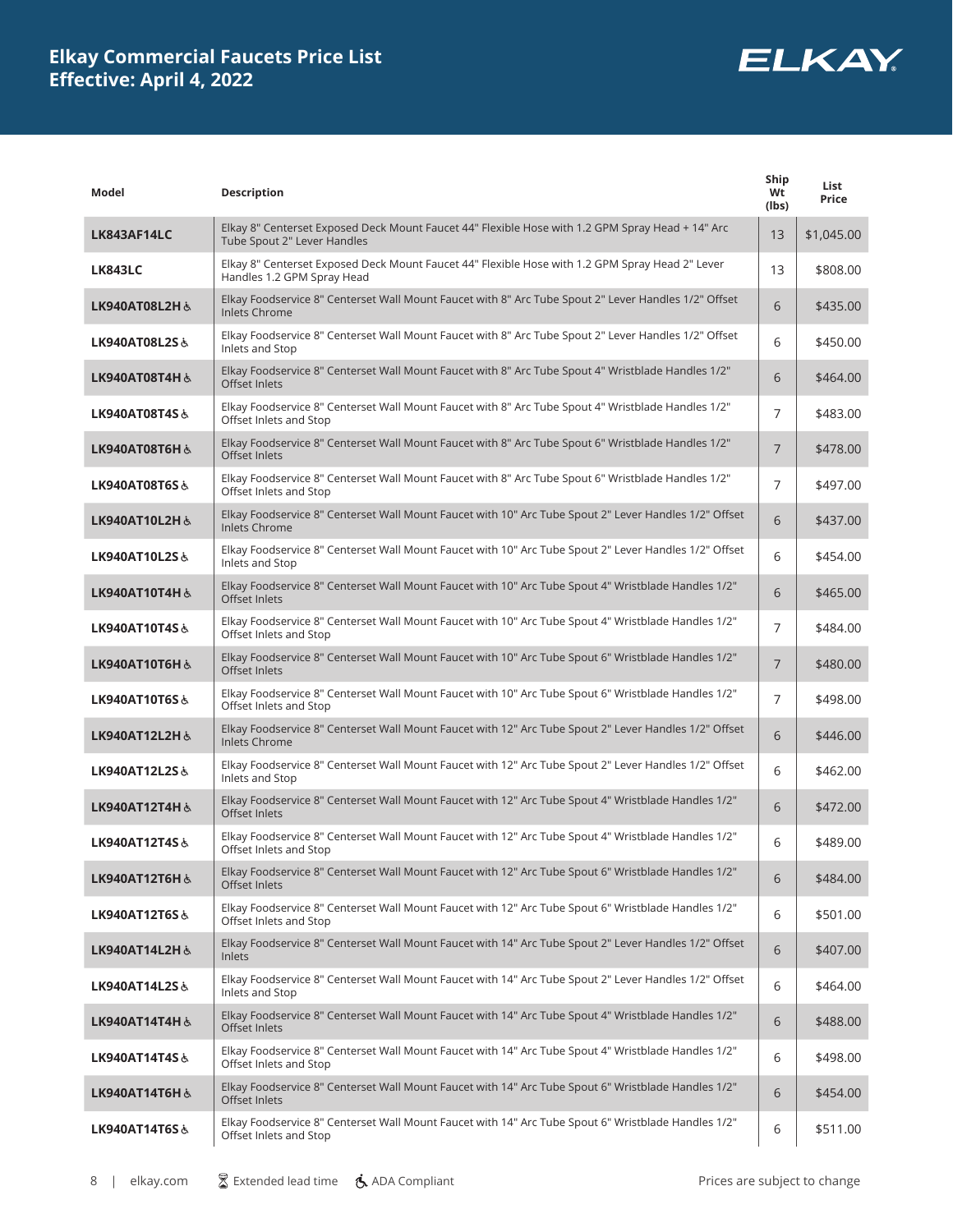

| Model                     | <b>Description</b>                                                                                                                  | Ship<br>Wt<br>(lbs) | List<br>Price |
|---------------------------|-------------------------------------------------------------------------------------------------------------------------------------|---------------------|---------------|
| LK940BP03L2H &            | Elkay 8" Centerset Wall Mount Faucet with 3" Bucket Hook Spout 2" Lever Handles 1/2" Offset Inlets<br>Polished Chrome               | $\overline{7}$      | \$548.00      |
| LK940BP03L2S&             | Elkay 8" Centerset Wall Mount Faucet with 3" Bucket Hook Spt 2" Lever Handles 1/2" Offset Inlets and<br><b>Stop Polished Chrome</b> | $\overline{7}$      | \$566.00      |
| LK940BP03T4H &            | Elkay 8" Centerset Wall Mount Faucet with 3" Bucket Hook Spt 4" Wristblade Handles 1/2" Offset Inlet<br><b>Polished Chrome</b>      | 8                   | \$572.00      |
| LK940BP03T4S&             | Elkay 8" Centerset Wall Mount Faucet 3" Bucket Hook Spt 4" Wristblade Handles 1/2" Offset Inlets and<br>Stop Polished Chrome        | 8                   | \$586.00      |
| LK940BP03T6H &            | Elkay 8" Centerset Wall Mount Faucet with 3" Bucket Hook Spout 6" Wristblade Handles 1/2" Offset Inlet<br>Polished Chrome           | 8                   | \$585.00      |
| LK940BP03T6S&             | Elkay 8" Centerset Wall Mount Faucet 3" Bucket Hook Spt 6" Wristblade Handles 1/2" Offset Inlets and<br><b>Stop Polished Chrome</b> | 8                   | \$605.00      |
| LK940BP07L2H &            | Elkay 8" Centerset Wall Mount Faucet with 7" Bucket Hook Spout 2" Lever Handles 1/2" Offset Inlets<br><b>Polished Chrome</b>        | 8                   | \$581.00      |
| LK940BP07L2S&             | Elkay 8" Centerset Wall Mount Faucet with 7" Bucket Hook Spt 2" Lever Handles 1/2" Offset Inlets and<br><b>Stop Polished Chrome</b> | 8                   | \$598.00      |
| LK940BP07T4H &            | Elkay 8" Centerset Wall Mount Faucet with 7" Bucket Hook Spt 4" Wristblade Handles 1/2" Offset Inlet<br>Polished Chrome             | 8                   | \$610.00      |
| LK940BP07T4S&             | Elkay 8" Centerset Wall Mount Faucet 7" Bucket Hook Spt 4" Wristblade Handles 1/2" Offset Inlets and<br><b>Stop Polished Chrome</b> | 8                   | \$627.00      |
| LK940BP07T6H &            | Elkay 8" Centerset Wall Mount Faucet with 7" Bucket Hook Spt 6" Wristblade Handles 1/2" Offset Inlet<br>Polished Chrome             | 8                   | \$622.00      |
| <b>LK940BP07T6S&amp;</b>  | Elkay 8" Centerset Wall Mount Faucet 7" Bucket Hook Spout 6" Wristblade Handle 1/2" Offset Inlets and<br>Stop Polished Chrome       | 8                   | \$639.00      |
| LK940BR03L2H &            | Elkay 8" Centerset Wall Mount Faucet with 3" Bucket Hook Spout 2" Lever Handles 1/2" Offset Inlets<br>Rough Chrome                  | 8                   | \$429.00      |
| LK940BR03L2S&             | Elkay 8" Centerset Wall Mount Faucet with 3" Bucket Hook Spt 2" Lever Handles 1/2" Offset Inlets and<br>Stop Rough Chrome           | 8                   | \$476.00      |
| LK940BR03T4H&             | Elkay 8" Centerset Wall Mount Faucet with 3" Bucket Hook Spt 4" Wristblade Handles 1/2" Offset Inlets<br>Rough Chrome               | 8                   | \$522.00      |
| LK940BR03T4S&             | Elkay 8" Centerset Wall Mount Faucet 3" Bucket Hook Spt 4" Wristblade Handles 1/2" Offset Inlets and<br>Stop Rough Chrome           | 8                   | \$571.00      |
| LK940BR03T6H &            | Elkay 8" Centerset Wall Mount Faucet with 3" Bucket Hook Spt 6" Wristblade Handles 1/2" Offset Inlets<br>Rough Chrome               | 8                   | \$535.00      |
| <b>LK940BR03T6S &amp;</b> | Elkay 8" Centerset Wall Mount Faucet 3" Bucket Hook Spout 6" Wristblade Handle 1/2" Offset Inlets and<br>Stop Rough Chrome          | 8                   | \$583.00      |
| LK940BR07L2H &            | Elkay 8" Centerset Wall Mount Faucet with 7" Bucket Hook Spout 2" Lever Handles 1/2" Offset Inlets<br>Rough Chrome                  | 9                   | \$512.00      |
| LK940BR07L2S&             | Elkay 8" Centerset Wall Mount Faucet with 7" Bucket Hook Spt 2" Lever Handles 1/2" Offset Inlets and<br>Stop Rough Chrome           | 9                   | \$565.00      |
| LK940BR07T4H&             | Elkay 8" Centerset Wall Mount Faucet with 7" Bucket Hook Spt 4" Wristblade Handles 1/2" Offset Inlets<br>Rough Chrome               | 9                   | \$605.00      |
| LK940BR07T4S&             | Elkay 8" Centerset Wall Mount Faucet 7" Bucket Hook Spt 4" Wristblade Handles 1/2" Offset Inlets and<br>Stop Rough Chrome           | 9                   | \$656.00      |
| LK940BR07T6H &            | Elkay 8" Centerset Wall Mount Faucet with 7" Bucket Hook Spt 6" Wristblade Handles 1/2" Offset Inlets<br>Rough Chrome               | 9                   | \$670.00      |
| LK940BR07T6S&             | Elkay 8" Centerset Wall Mount Faucet 7" Bucket Hook Spout 6" Wristblade Handle 1/2" Offset Inlets and<br>Stop Rough Chrome          | 9                   | \$538.00      |
| LK940DS20L2H&             | Elkay Foodservice 8" Centerset Wall Mount Faucet with 8" Double Swing Spout 2" Lever Handles 1/2"<br>Offset Inlets                  | 8                   | \$480.00      |
| LK940DS20L2S&             | Elkay Foodservice 8" Centerset Wall Mount Faucet with 8" Double Swing Spout 2" Lever Handles 1/2"<br>Offset Inlets and Stop         | 8                   | \$498.00      |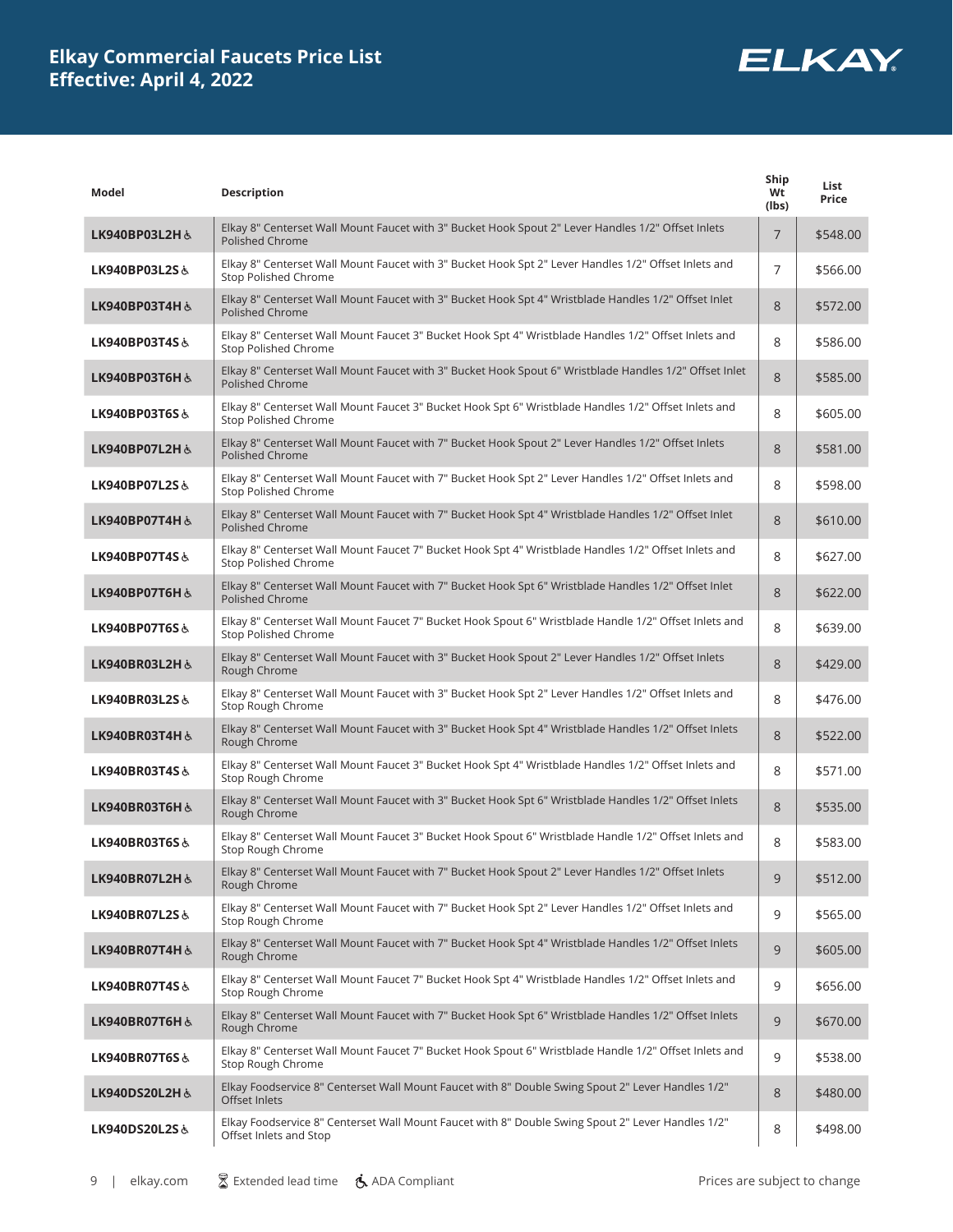

| Model                    | <b>Description</b>                                                                                                              | Ship<br>Wt<br>(lbs) | List<br>Price |
|--------------------------|---------------------------------------------------------------------------------------------------------------------------------|---------------------|---------------|
| LK940DS20T4H &           | Elkay Foodservice 8" Centerset Wall Mount Faucet with 8" Double Swing Spout 4" Wristblade Handles<br>1/2" Offset Inlet          | 8                   | \$509.00      |
| LK940DS20T4S&            | Elkay Foodservice 8" Centerset Wall Mount Faucet with 8" Dble Swing Spout 4" Wristblade Handles 1/2"<br>Offset Inlets and Stop  | 8                   | \$525.00      |
| LK940DS20T6H &           | Elkay Foodservice 8" Centerset Wall Mount Faucet with 8" Double Swing Spout 6" Wristblade Handles<br>1/2" Offset Inlet          | 8                   | \$523.00      |
| LK940DS20T6S&            | Elkay Foodservice 8" Centerset Wall Mount Faucet with 8" Dble Swing Spout 6" Wristblade Handles 1/2"<br>Offset Inlets and Stop  | 8                   | \$539.00      |
| LK940GN04L2H&            | Elkay Scrub/Handwash 8" Centerset Wall Mount Faucet with 4" Gooseneck Spout 2" Lever Handles 1/2"<br>Offset Inlets              | 6                   | \$416.00      |
| LK940GN04L2S&            | Elkay Scrub/Handwash 8" Centerset Wall Mount Faucet with 4" Gooseneck Spout 2" Lever Handles 1/2"<br>Offset Inlets and Stop     | 6                   | \$435.00      |
| LK940GN04T4H &           | Elkay Scrub/Handwash 8" Centerset Wall Mount Faucet with 4" Gooseneck Spout 4" Wristblade Handles<br>1/2" Offset Inlet          | 6                   | \$446.00      |
| LK940GN04T4S&            | Elkay Scrub/Handwash 8" Centerset Wall Mount Faucet with 4" Gooseneck Spout 4" Wristblade Handle<br>1/2" Offset Inlets and Stop | 6                   | \$462.00      |
| LK940GN04T6H &           | Elkay Scrub/Handwash 8" Centerset Wall Mount Faucet with 4" Gooseneck Spout 6" Wristblade Handles<br>1/2" Offset Inlet          | $\overline{7}$      | \$460.00      |
| LK940GN04T6S&            | Elkay Scrub/Handwash 8" Centerset Wall Mount Faucet with 4" Gooseneck Spout 6" Wristblade Handle<br>1/2" Offset Inlets and Stop | $\overline{7}$      | \$475.00      |
| LK940GN05L2H&            | Elkay Scrub/Handwash 8" Centerset Wall Mount Faucet with 5" Gooseneck Spout 2" Lever Handles 1/2"<br>Offset Inlets              | 6                   | \$417.00      |
| LK940GN05L2S&            | Elkay Scrub/Handwash 8" Centerset Wall Mount Faucet with 5" Gooseneck Spout 2" Lever Handles 1/2"<br>Offset Inlets and Stop     | 6                   | \$436.00      |
| LK940GN05T4H &           | Elkay Scrub/Handwash 8" Centerset Wall Mount Faucet with 5" Gooseneck Spout 4" Wristblade Handles<br>1/2" Offset Inlet          | 6                   | \$447.00      |
| LK940GN05T4S&            | Elkay Scrub/Handwash 8" Centerset Wall Mount Faucet with 5" Gooseneck Spout 4" Wristblade Handle<br>1/2" Offset Inlets and Stop | 6                   | \$463.00      |
| LK940GN05T6H&            | Elkay Scrub/Handwash 8" Centerset Wall Mount Faucet w/5" Gooseneck Spout 6" Wristblade Handles<br>1/2" Offset Inlet             | 6                   | \$461.00      |
| LK940GN05T6S&Z           | Elkay Scrub/Handwash 8" Centerset Wall Mount Faucet with 5" Gooseneck Spout 6" Wristblade Handle<br>1/2" Offset Inlets and Stop | 6                   | \$476.00      |
| LK940GN08L2H&            | Elkay Scrub/Handwash 8" Centerset Wall Mount Faucet with 8" Gooseneck Spout 2" Lever Handles 1/2"<br>Offset Inlets              | 6                   | \$422.00      |
| LK940GN08L2S&            | Elkay Scrub/Handwash 8" Centerset Wall Mount Faucet with 8" Gooseneck Spout 2" Lever Handles 1/2"<br>Offset Inlets and Stop     | 6                   | \$443.00      |
| LK940GN08T4H &           | Elkay Scrub/Handwash 8" Centerset Wall Mount Faucet w/8" Gooseneck Spout 4" Wristblade Handles<br>1/2" Offset Inlet             | 6                   | \$451.00      |
| LK940GN08T4S&            | Elkay Scrub/Handwash 8" Centerset Wall Mount Faucet with 8" Gooseneck Spout 4" Wristblade Handle<br>1/2" Offset Inlets and Stop | 6                   | \$468.00      |
| LK940GN08T6H&            | Elkay Scrub/Handwash 8" Centerset Wall Mount Faucet w/8" Gooseneck Spout 6" Wristblade Handles<br>1/2" Offset Inlet             | 6                   | \$465.00      |
| <b>LK940GN08T6S&amp;</b> | Elkay Scrub/Handwash 8" Centerset Wall Mount Faucet with 8" Gooseneck Spout 6" Wristblade Handle<br>1/2" Offset Inlets and Stop | 6                   | \$484.00      |
| LK940HA08L2H &           | Elkay Foodservice 8" Centerset Wall Mount Faucet with 8" High Arc Spout 2" Lever Handles 1/2" Offset<br><b>Inlets Chrome</b>    | 6                   | \$448.00      |
| <b>LK940HA08L2S&amp;</b> | Elkay Foodservice 8" Centerset Wall Mount Faucet with 8" High Arc Spout 2" Lever Handles 1/2" Offset<br>Inlets and Stop         | 6                   | \$464.00      |
| LK940HA08T4H &           | Elkay Foodservice 8" Centerset Wall Mount Faucet with 8" High Arc Spout 4" Wristblade Handles 1/2"<br>Offset Inlets             | 6                   | \$478.00      |
| LK940HA08T4S&            | Elkay Foodservice 8" Centerset Wall Mount Faucet with 8" High Arc Spt 4" Wristblade Handles 1/2" Offset<br>Inlets and Stop      | 6                   | \$497.00      |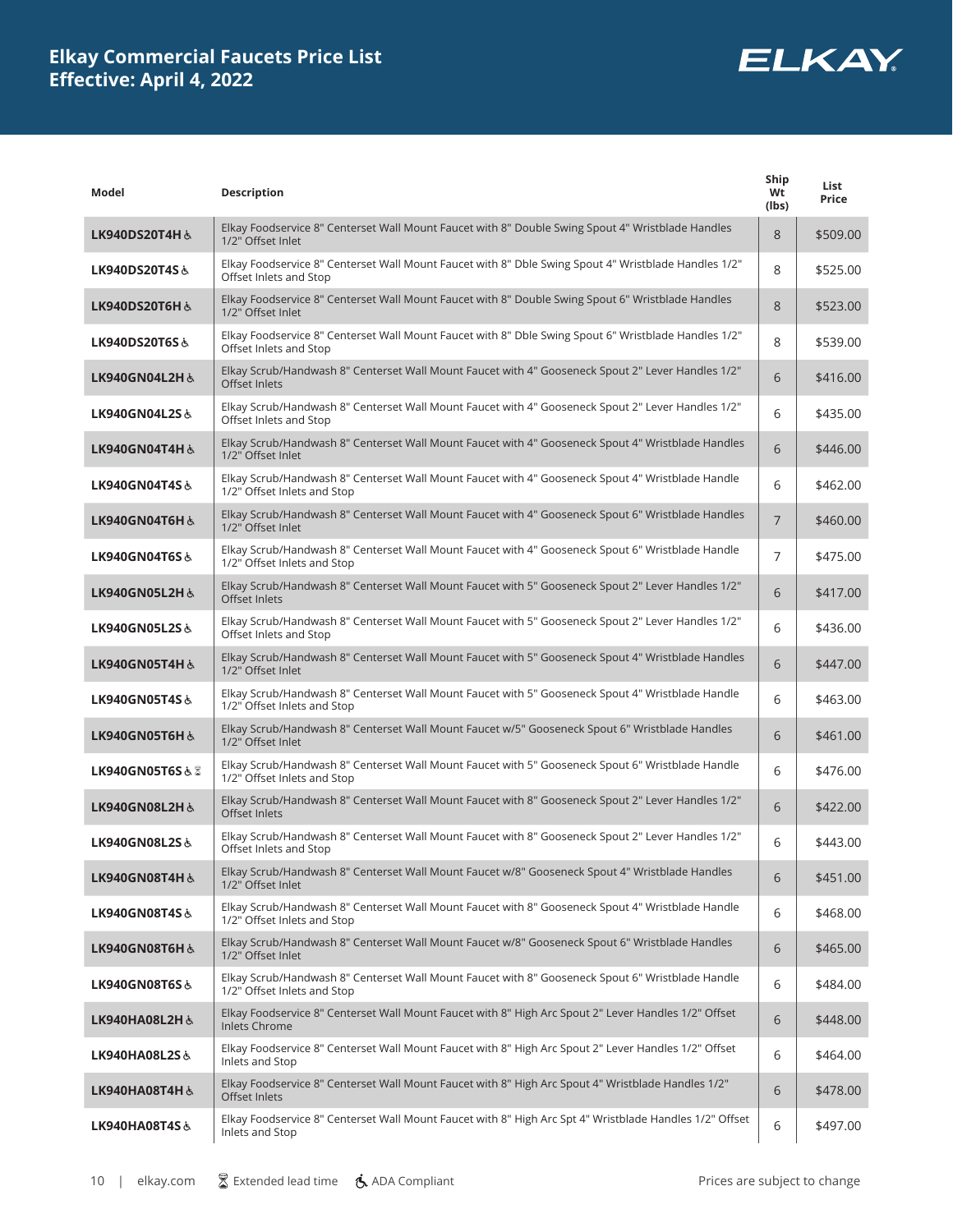

| Model                     | <b>Description</b>                                                                                                             | Ship<br>Wt<br>(lbs) | List<br>Price |
|---------------------------|--------------------------------------------------------------------------------------------------------------------------------|---------------------|---------------|
| LK940HA08T6H &            | Elkay Foodservice 8" Centerset Wall Mount Faucet with 8" High Arc Spout 6" Wristblade Handles 1/2"<br>Offset Inlets            | 6                   | \$491.00      |
| LK940HA08T6S&             | Elkay Foodservice 8" Centerset Wall Mount Faucet with 8" High Arc Spout 6" Wristblade Handles 1/2"<br>Offset Inlets and Stop   | 6                   | \$509.00      |
| LK940HA10L2H &            | Elkay Foodservice 8" Centerset Wall Mount Faucet with 10" High Arc Spout 2" Lever Handles 1/2" Offset<br><b>Inlets Chrome</b>  | $\overline{7}$      | \$454.00      |
| LK940HA10L2S&             | Elkay Foodservice 8" Centerset Wall Mount Faucet with 10" High Arc Spout 2" Lever Handles 1/2" Offset<br>Inlets and Stop       | $\overline{7}$      | \$472.00      |
| LK940HA10T4H &            | Elkay Foodservice 8" Centerset Wall Mount Faucet with 10" High Arc Spout 4" Wristblade Handles 1/2"<br>Offset Inlets           | $\overline{7}$      | \$483.00      |
| LK940HA10T4S&             | Elkay Foodservice 8" Centerset Wall Mount Faucet with 10" High Arc Spt 4" Wristblade Handles 1/2"<br>Offset Inlets and Stop    | $\overline{7}$      | \$499.00      |
| LK940HA10T6H &            | Elkay Foodservice 8" Centerset Wall Mount Faucet with 10" High Arc Spout 6" Wristblade Handles 1/2"<br>Offset Inlets           | $\overline{7}$      | \$497.00      |
| LK940HA10T6S&             | Elkay Foodservice 8" Centerset Wall Mount Faucet with 10" High Arc Spout 6" Wristblade Handles 1/2"<br>Offset Inlets and Stop  | 7                   | \$513.00      |
| LK940LGN05L2H &           | Elkay 8" Centerset Deck Mount Laminar Flow Faucet with 5" Gooseneck Spout 2" Lever Handles 1/2"<br>Offset Inlet Chrome         | 6                   | \$417.00      |
| LK940LGN05L2S&            | Elkay 8" Centerset Deck Mount Laminar Flow Faucet with 5" Gooseneck Spout 2" Lever Handles 1/2"<br>Offset Inlets and Stop      | 6                   | \$407.00      |
| LK940LGN05T4H &           | Elkay 8" Centerset Deck Mount Laminar Flow Faucet with 5" Gooseneck Spout 4" Wristblade Handles<br>1/2" Offset Inlets          | 6                   | \$417.00      |
| LK940LGN05T4S&            | Elkay 8" Centerset Deck Mount Laminar Flow Faucet with 5" Gooseneck Spout 4" Wristblade Handles<br>1/2" Offset Inlets and Stop | 6                   | \$434.00      |
| LK940LGN05T6H &           | Elkay 8" Centerset Deck Mount Laminar Flow Faucet with 5" Gooseneck Spout 6" Wristblade Handles<br>1/2" Offset Inlets          | 6                   | \$431.00      |
| LK940LGN05T6S&            | Elkay 8" Centerset Deck Mount Laminar Flow Faucet with 5" Gooseneck Spout 6" Wristblade Handles<br>1/2" Offset Inlets and Stop | 6                   | \$446.00      |
| LK940LGN08L2H&            | Elkay 8" Centerset Deck Mount Laminar Flow Faucet with 8" Gooseneck Spout 2" Lever Handles 1/2"<br>Offset Inlet Chrome         | 6                   | \$394.00      |
| LK940LGN08L2S&            | Elkay 8" Centerset Deck Mount Laminar Flow Faucet with 8" Gooseneck Spout 2" Lever Handles 1/2"<br>Offset Inlets and Stop      | 6                   | \$414.00      |
| LK940LGN08T4H&            | Elkay 8" Centerset Deck Mount Laminar Flow Faucet with 8" Gooseneck Spout 4" Wristblade Handles<br>1/2" Offset Inlets          | 6                   | \$422.00      |
| LK940LGN08T4S&            | Elkay 8" Centerset Deck Mount Laminar Flow Faucet with 8" Gooseneck Spout 4" Wristblade Handles<br>1/2" Offset Inlets and Stop | 6                   | \$438.00      |
| ة LK940LGN08T6H           | Elkay 8" Centerset Deck Mount Laminar Flow Faucet with 8" Gooseneck Spout 6" Wristblade Handles<br>1/2" Offset Inlets          | 6                   | \$436.00      |
| LK940LGN08T6S&            | Elkay 8" Centerset Deck Mount Laminar Flow Faucet with 8" Gooseneck Spout 6" Wristblade Handle 1/2"<br>Offset Inlets and Stop  | 6                   | \$451.00      |
| LK940TS08L2H &            | Elkay Foodservice 8" Centerset Wall Mount Faucet with 8" Tube Spout 2" Lever Handles 1/2" Offset Inlets<br>Chrome              | 6                   | \$443.00      |
| <b>LK940TS08L2S&amp;</b>  | Elkay Foodservice 8" Centerset Wall Mount Faucet with 8" Tube Spout 2" Lever Handles 1/2" Offset Inlets<br>and Stop Chrome     | 6                   | \$460.00      |
| LK940TS08T4H &            | Elkay Foodservice 8" Centerset Wall Mount Faucet with 8" Tube Spout 4" Wristblade Handles 1/2" Offset<br><b>Inlet Chrome</b>   | 6                   | \$467.00      |
| <b>LK940TS08T4S&amp;</b>  | Elkay Foodservice 8" Centerset Wall Mount Faucet with 8" Tube Spt 4" Wristblade Handles 1/2" Offset<br>Inlets and Stop         | 6                   | \$485.00      |
| <b>LK940TS08T6H &amp;</b> | Elkay Foodservice 8" Centerset Wall Mount Faucet with 8" Tube Spout 6" Wristblade Handles 1/2" Offset<br>Inlet Chrome          | 6                   | \$483.00      |
| LK940TS08T6S&             | Elkay Foodservice 8" Centerset Wall Mount Faucet with 8" Tube Spout 6" Wristblade Handles 1/2" Offset<br>Inlets and Stop       | 6                   | \$499.00      |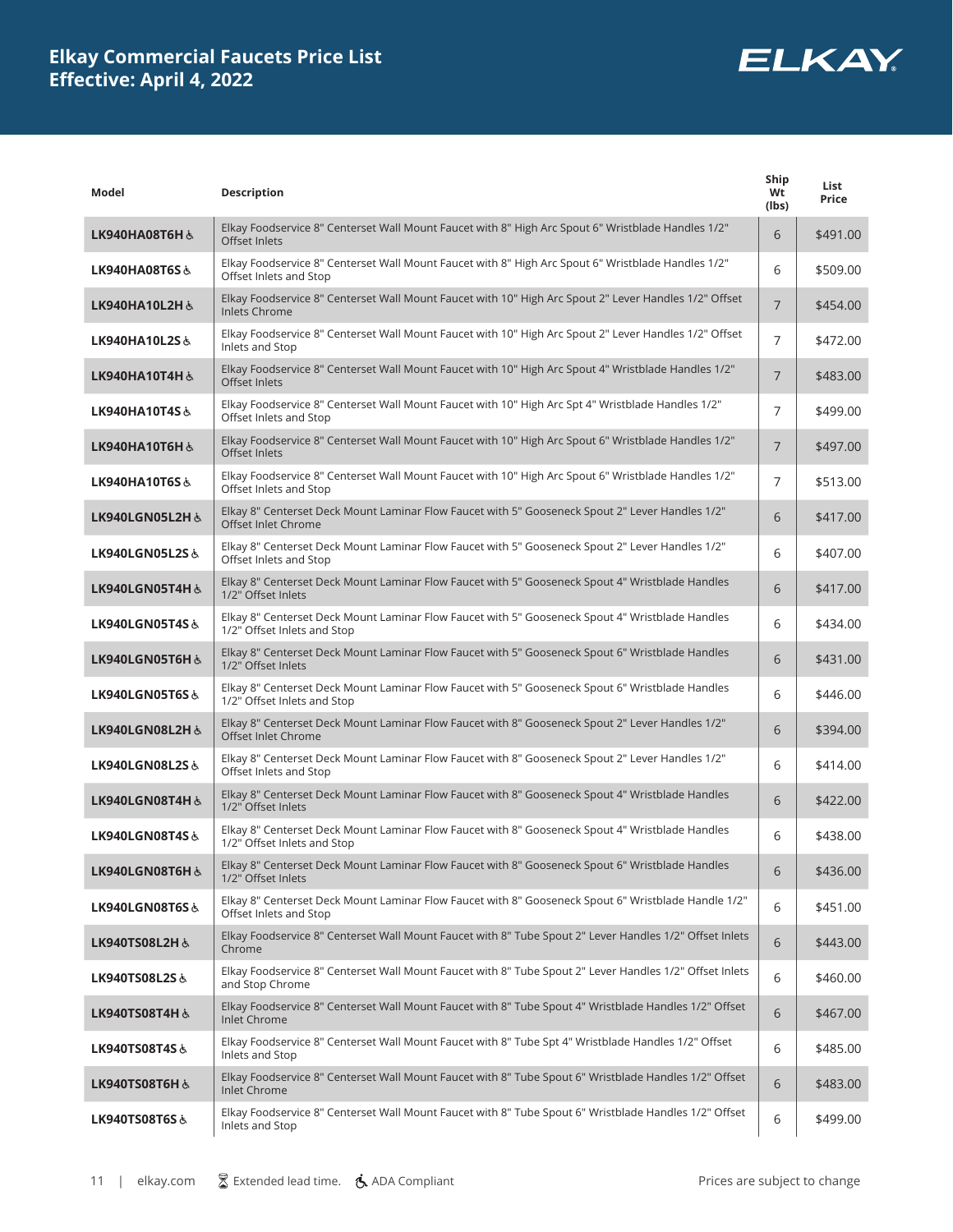

| Model                     | <b>Description</b>                                                                                                           | Ship<br>Wt<br>(lbs) | List<br>Price |
|---------------------------|------------------------------------------------------------------------------------------------------------------------------|---------------------|---------------|
| LK940VS07L2H &            | Elkay Service/Utility 8" Centerset Wall Mount Faucet with 7" Vented Spout 2" Lever Handles 1/2" Offset<br>Inlet Chrome       | 8                   | \$515.00      |
| LK940VS07L2S&             | Elkay Service/Utility 8" Centerset Wall Mount Faucet with 7" Vented Spout 2" Lever Handles 1/2" Offset<br>Inlets and Stop    | 8                   | \$531.00      |
| LK940VS07T4H &            | Elkay Service/Utility 8" Centerset Wall Mount Faucet with 7" Vented Spout 4" Wristblade Handles 1/2"<br>Offset Inlets        | 8                   | \$538.00      |
| LK940VS07T4S&             | Elkay Service/Utility 8" Centerset Wall Mount Faucet with 7" Vented Spt 4" Wristblade Handles 1/2" Offset<br>Inlets and Stop | 8                   | \$556.00      |
| LK940VS07T6H &            | Elkay Service/Utility 8" Centerset Wall Mount Faucet with 7" Vented Spout 6" Wristblade Handles 1/2"<br>Offset Inlets        | 8                   | \$558.00      |
| LK940VS07T6S&             | Elkay Service/Utility 8" Centerset Wall Mount Faucet with 7" Vented Spt 6" Wristblade Handles 1/2" Offset<br>Inlets and Stop | 8                   | \$575.00      |
| LK943AF08LC               | Elkay 8" Centerset Wall Mount Faucet 44" Flexible Hose with 1.2 GPM Spray Head + 8" Arc Tube Spout 2"<br>Lever Handles       | 13                  | \$1,097.00    |
| LK943AF10LC               | Elkay 8" Centerset Wall Mount Faucet 44" Flexible Hose with 1.2 GPM Spray Head + 10" Arc Tube Spout<br>2" Lever Handles      | 13                  | \$1,055.00    |
| LK943AF12LC               | Elkay 8" Centerset Wall Mount Faucet 44" Flexible Hose with 1.2 GPM Spray Head + 12" Arc Tube Spout<br>2" Lever Handles      | 13                  | \$1,036.00    |
| LK943AF14LC               | Elkay 8" Centerset Wall Mount Faucet 44" Flexible Hose with 1.2 GPM Spray Head + 14" Arc Tube Spout<br>2" Lever Handles      | 13                  | \$1,067.00    |
| <b>LK943LC</b>            | Elkay 8" Centerset Wall Mount Faucet 44" Flexible Hose with 1.2 GPM Spray Head 2" Lever Handles 1.2<br><b>GPM Spray Head</b> | 13                  | \$812.00      |
| LK945AT08L2T&             | Elkay Foodservice 3-8" Adjustable Centers Wall Mount Faucet with 8" Arc Tube Spout 2" Lever Handles 2"<br>Inlet Chrome       | 6                   | \$447.00      |
| LK945AT08T4T&             | Elkay Foodservice 3-8" Adjustable Centers Wall Mount Faucet with 8" Arc Tube Spout 4" Wristblade<br>Handles 2" Inlet         | 6                   | \$474.00      |
| LK945AT08T6T&             | Elkay Foodservice 3-8" Adjustable Centers Wall Mount Faucet with 8" Arc Tube Spout 6" Wristblade<br>Handles 2" Inlet         | 6                   | \$488.00      |
| LK945AT10L2T &            | Elkay Foodservice 3-8" Adjustable Centers Wall Mount Faucet with 10" Arc Tube Spout 2" Lever Handles<br>2" Inlet Chrome      | 6                   | \$451.00      |
| LK945AT10T4T&             | Elkay Foodservice 3-8" Adjustable Centers Wall Mount Faucet with 10" Arc Tube Spout 4" Wristblade<br>Handles 2" Inlet        | 6                   | \$480.00      |
| <b>LK945AT10T6T&amp;</b>  | Elkay Foodservice 3-8" Adjustable Centers Wall Mount Faucet with 10" Arc Tube Spout 6" Wristblade<br>Handles 2" Inlet        | 6                   | \$494.00      |
| LK945AT12L2T&             | Elkay Foodservice 3-8" Adjustable Centers Wall Mount Faucet with 12" Arc Tube Spout 2" Lever Handles<br>2" Inlet Chrome      | 6                   | \$456.00      |
| <b>LK945AT12T4T&amp;</b>  | Elkay Foodservice 3-8" Adjustable Centers Wall Mount Faucet with 12" Arc Tube Spout 4" Wristblade<br>Handles 2" Inlet        | 6                   | \$483.00      |
| LK945AT12T6T&             | Elkay Foodservice 3-8" Adjustable Centers Wall Mount Faucet with 12" Arc Tube Spout 6" Wristblade<br>Handles 2" Inlet        | 6                   | \$495.00      |
| LK945AT14L2T &            | Elkay Foodservice 3-8" Adjustable Centers Wall Mount Faucet with 14" Arc Tube Spout 2" Lever Handles<br>2" Inlet Chrome      | 6                   | \$463.00      |
| <b>LK945AT14T4T&amp;</b>  | Elkay Foodservice 3-8" Adjustable Centers Wall Mount Faucet with 14" Arc Tube Spout 4" Wristblade<br>Handles 2" Inlet        | 6                   | \$489.00      |
| <b>LK945AT14T6T &amp;</b> | Elkay Foodservice 3-8" Adjustable Centers Wall Mount Faucet with 14" Arc Tube Spout 6" Wristblade<br>Handles 2" Inlet        | 6                   | \$502.00      |
| LK945BP03L2T&             | Elkay Service/Utility Single Hole Wall Mount Faucet with 3" Bucket Hook Spout 2" Lever Handles 2" Inlet<br>Chrome            | 6                   | \$555.00      |
| <b>LK945BP03T4T&amp;</b>  | Elkay Service/Utility Single Hole Wall Mount Faucet with 3" Bucket Hook Spout 4" Wristblade Handles 2"<br>Inlet Chrome       | 6                   | \$581.00      |
| LK945BP03T6T&             | Elkay Service/Utility Single Hole Wall Mount Faucet with 3" Bucket Hook Spout 6" Wristblade Handles 2"<br>Inlet Chrome       | 6                   | \$596.00      |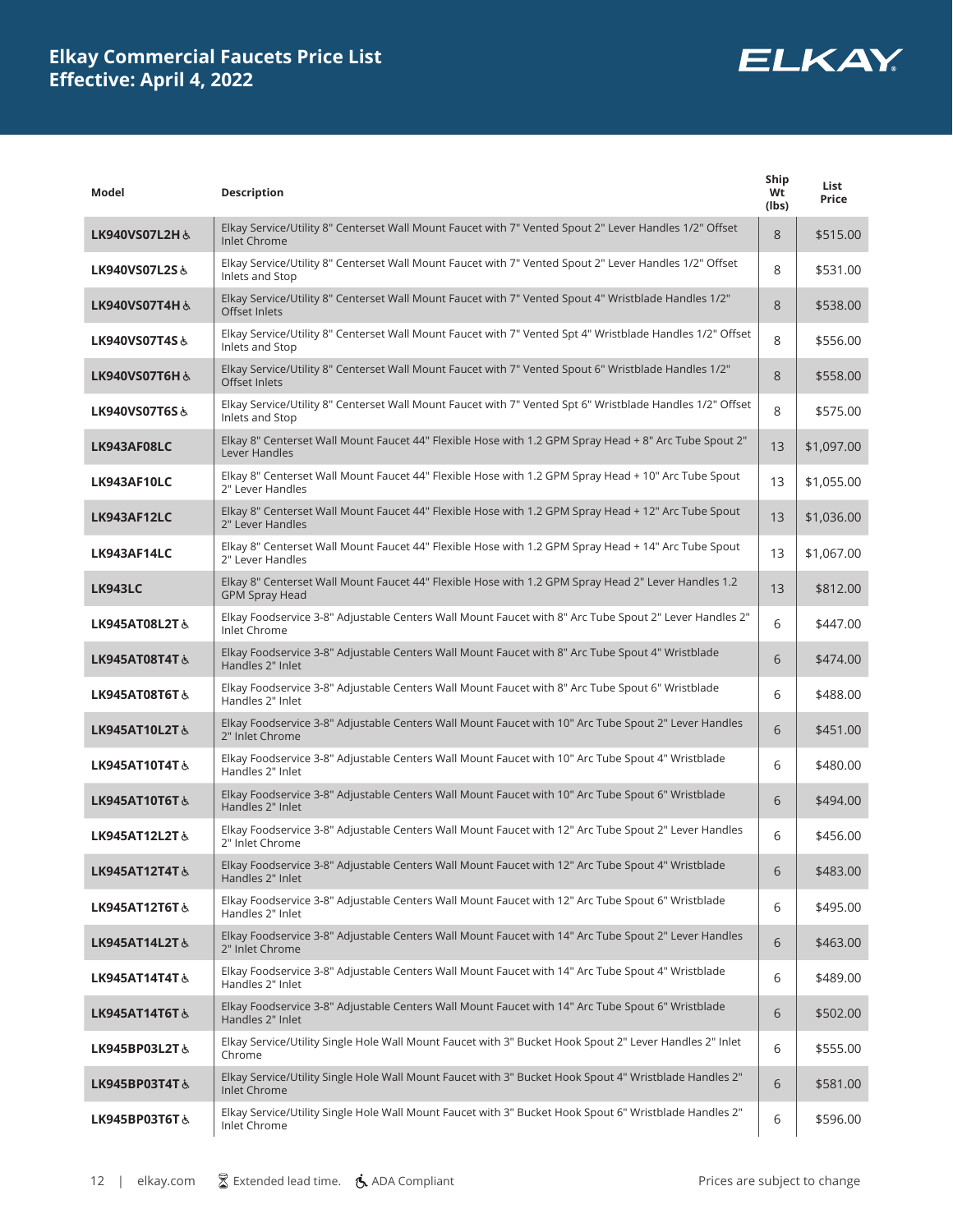

| Model                    | <b>Description</b>                                                                                                            | Ship<br>Wt<br>(lbs) | List<br>Price |
|--------------------------|-------------------------------------------------------------------------------------------------------------------------------|---------------------|---------------|
| LK945BP07L2T &           | Elkay Service/Utility Single Hole Wall Mount Faucet with 7" Bucket Hook Spout 2" Lever Handles 2" Inlet<br>Chrome             | 8                   | \$590.00      |
| LK945BP07T4T&            | Elkay Service/Utility Single Hole Wall Mount Faucet with7" Bucket Hook Spout 4" Wristblade Handles 2"<br>Inlet Chrome         | 8                   | \$615.00      |
| LK945BP07T6T&            | Elkay Service/Utility Single Hole Wall Mount Faucet with 7" Bucket Hook Spout 6" Wristblade Handles 2"<br><b>Inlet Chrome</b> | 8                   | \$630.00      |
| LK945DS20L2T&            | Elkay Foodservice 3-8" Adjustable Centers Wall Mount Faucet with Double Swing Spout 2" Lever Handles<br>2" Inlet Chrome       | $\overline{7}$      | \$494.00      |
| LK945DS20T4T&            | Elkay Foodservice 3-8" Adjustable Centers Wall Mount Faucet with Double Swing Spout 4" Wristblade<br>Handles 2" Inlet         | $\overline{7}$      | \$521.00      |
| LK945DS20T6T&            | Elkay Foodservice 3-8" Adjustable Centers Wall Mount Faucet with Double Swing Spout 6" Wristblade<br>Handles 2" Inlet         | $\overline{7}$      | \$535.00      |
| LK945GN04L2T&            | Elkay Foodservice 3-8" Adjustable Centers Wall Mount Faucet with 4" Gooseneck Spout 2" Lever Handles<br>2" Inlet              | 6                   | \$434.00      |
| LK945GN04T4T &           | Elkay Foodservice 3-8" Adjustable Centers Wall Mount Faucet with 4" Gooseneck Spout 4" Wristblade<br>Handles 2" Inlet         | 6                   | \$459.00      |
| LK945GN04T6T&            | Elkay Foodservice 3-8" Adjustable Centers Wall Mount Faucet with 4" Gooseneck Spout 6" Wristblade<br>Handles 2" Inlet         | 6                   | \$473.00      |
| LK945GN05L2T&            | Elkay Foodservice 3-8" Adjustable Centers Wall Mount Faucet with 5" Gooseneck Spout 2" Lever Handles<br>2" Inlet Chrome       | 6                   | \$434.00      |
| <b>LK945GN05T4T&amp;</b> | Elkay Foodservice 3-8" Adjustable Centers Wall Mount Faucet with 5" Gooseneck Spout 4" Wristblade<br>Handles 2" Inlet         | 6                   | \$459.00      |
| LK945GN05T6T&            | Elkay Foodservice 3-8" Adjustable Centers Wall Mount Faucet with 5" Gooseneck Spout 6" Wristblade<br>Handles 2" Inlet         | 6                   | \$473.00      |
| LK945GN08L2T&            | Elkay Foodservice 3-8" Adjustable Centers Wall Mount Faucet with 8" Gooseneck Spout 2" Lever Handles<br>2" Inlet Chrome       | 6                   | \$438.00      |
| LK945GN08T4T&            | Elkay Foodservice 3-8" Adjustable Centers Wall Mount Faucet with 8" Gooseneck Spout 4" Wristblade<br>Handles 2" Inlet         | 6                   | \$465.00      |
| LK945GN08T6T&            | Elkay Foodservice 3-8" Adjustable Centers Wall Mount Faucet with 8" Gooseneck Spout 6" Wristblade<br>Handles 2" Inlet         | 6                   | \$480.00      |
| LK945HA08L2T&            | Elkay Foodservice 3-8" Adjustable Centers Wall Mount Faucet with 8" High Arc Spout 2" Lever Handles 2"<br>Inlet Chrome        | 6                   | \$460.00      |
| LK945HA08T4T&            | Elkay Foodservice 3-8" Adjustable Centers Wall Mount Faucet with 8" High Arc Spout 4" Wristblade<br>Handles 2" Inlet          | 6                   | \$488.00      |
| LK945HA08T6T&            | Elkay Foodservice 3-8" Adjustable Centers Wall Mount Faucet with 8" High Arc Spout 6" Wristblade<br>Handles 2" Inlet          | 6                   | \$501.00      |
| LK945HA10L2T &           | Elkay Foodservice 3-8" Adjustable Centers Wall Mount Faucet with 10" High Arc Spout 2" Lever Handles<br>2" Inlet Chrome       | 6                   | \$465.00      |
| LK945HA10T4T&            | Elkay Foodservice 3-8" Adjustable Centers Wall Mount Faucet with 10" High Arc Spout 4" Wristblade<br>Handles 2" Inlet         | 6                   | \$494.00      |
| LK945HA10T6T&            | Elkay Foodservice 3-8" Adjustable Centers Wall Mount Faucet with 10" High Arc Spout 6" Wristblade<br>Handles 2" Inlet         | 6                   | \$505.00      |
| LK945TS08L2T &           | Elkay Foodservice 3-8" Adjustable Centers Wall Mount Faucet with 8" Tube Spout 2" Lever Handles 2"<br>Inlet Chrome            | 6                   | \$456.00      |
| LK945TS08T4T&            | Elkay Foodservice 3-8" Adjustable Centers Wall Mount Faucet with 8" Tube Spout 4" Wristblade Handles<br>2" Inlet Chrome       | 6                   | \$483.00      |
| <b>LK945TS08T6T&amp;</b> | Elkay Foodservice 3-8" Adjustable Centers Wall Mount Faucet with 8" Tube Spout 6" Wristblade Handles<br>2" Inlet Chrome       | 6                   | \$495.00      |
| LK945VS07L2T&            | Elkay Foodservice 3-8" Adjustable Centers Wall Mount Faucet with 7" Vented Spout 2" Lever Handles 2"<br>Inlet Chrome          | $\overline{7}$      | \$527.00      |
| LK945VS07T4T&            | Elkay Foodservice 3-8" Adjustable Centers Wall Mount Faucet with 7" Vented Spout 4" Wristblade<br>Handles 2" Inlet            | 7                   | \$548.00      |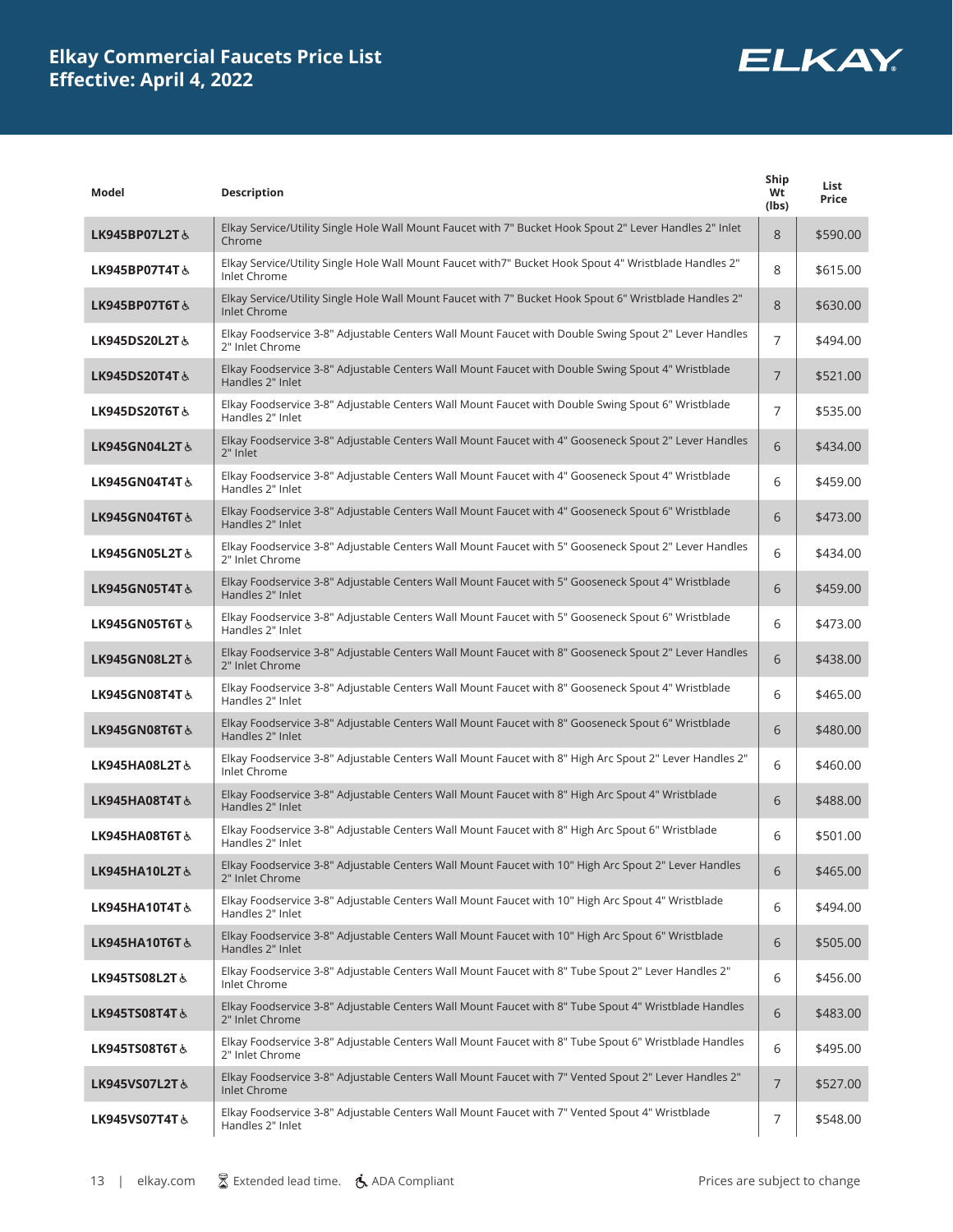

| Model                   | <b>Description</b>                                                                                                       | Ship<br>Wt<br>(lbs) | List<br>Price |
|-------------------------|--------------------------------------------------------------------------------------------------------------------------|---------------------|---------------|
| LK945VS07T6T&           | Elkay Foodservice 3-8" Adjustable Centers Wall Mount Faucet with 7" Vented Spout 6" Wristblade<br>Handles 2" Inlet       | $\overline{7}$      | \$566.00      |
| LK960AF08LC             | Elkay 8" Centerset Wall Mount Faucet 60in Flexible Hose with 1.2 GPM Spray Head + 8" Arc Tube Spout<br>2" Lever Handles  | 13                  | \$1,185.00    |
| LK960AF10LC             | Elkay 8" Centerset Wall Mount Faucet 60in Flexible Hose with 1.2 GPM Spray Head + 10" Arc Tube Spout<br>2" Lever Handles | 13                  | \$1,214.00    |
| LK960AF12LC             | Elkay 8" Centerset Wall Mount Faucet 60in Flexible Hose with 1.2 GPM Spray Head + 12" Arc Tube Spout<br>2" Lever Handles | 13                  | \$1,246.00    |
| LK960AF14LC             | Elkay 8" Centerset Wall Mount Faucet 60in Flexible Hose with 1.2 GPM Spray Head + 14" Arc Tube Spout<br>2" Lever Handles | 13                  | \$1,275.00    |
| <b>LKA2475LF</b>        | Elkay 4" Centerset Deck Mount Faucet with Gooseneck Spout and Clear Crystalac Handles Chrome                             | 2                   | \$181.00      |
| <b>LKB400 ふ</b>         | Elkay Scrub/Handwash Wall Mount Faucet                                                                                   | $\overline{2}$      | \$268.00      |
| LKB721C&                | Elkay Commercial Electronic Sensor Scrub/Handwash Battery Powered Deck Mount Faucet Chrome                               | 5                   | \$1,054.00    |
| LKB721CNC&              | Elkay Commercial Electronic Sensor Scrub/Handwash Battery Powered Deck Mount Faucet Laminar Flow                         | 5                   | \$1,054.00    |
| LKB722C&                | Elkay Commercial Electronic Sensor Scrub/Handwash Battery Powered Wall Mount Faucet Chrome                               | 5                   | \$1,077.00    |
| <b>LKB736C&amp;</b>     | Elkay Commercial Electronic Lavatory Battery Powered Deck Mount Faucet with Cast Fixed Spout<br>Chrome                   | 5                   | \$832.00      |
| LKB737C&                | Elkay Commercial Electronic Lavatory Battery Powered Deck Mount Faucet with Cast Fixed Spout<br>Chrome                   | 5                   | \$832.00      |
| LKB738C&                | Elkay Commercial Electronic Lavatory Battery Powered Deck Mount Faucet with Cast Fixed Spout<br>Chrome                   | $\overline{7}$      | \$974.00      |
| LKB940C&Z               | Elkay Commercial Service/Utility Wall Mount Faucet with Bucket Hook Rough Chrome                                         | 6                   | \$356.00      |
| LKBH1141A&              | Elkay Flexi-Guard Lever Handle Classroom Bubbler                                                                         | 5                   | \$432.00      |
| LKD208513C&             | Elkay Single Hole 12-1/2" Deck Mount Faucet with Gooseneck Spout Lever Handle on Right Side Chrome                       | 4                   | \$643.00      |
| LKD208513LC&            | Elkay Single Hole 8-5/8" Deck Mount Faucet with Gooseneck Spout Lever Handle on Left Side Chrome                         | $\overline{4}$      | \$643.00      |
| LKD20858C&              | Elkay Single Hole 8-5/8" Deck Mount Faucet with Gooseneck Spout Lever Handle on Right Side Chrome                        | 4                   | \$581.00      |
| LKD2223C&8              | Elkay Single Hole Deck Mount Faucet with Gooseneck Spout Twin Lever Handles Chrome                                       | 6                   | \$807.00      |
| LKD232SBH5C&            | Elkay 8" Centerset Concealed Deck Mount Faucet with Gooseneck Spout and 4" Lever Handles + Stop<br>Chrome                | $\overline{7}$      | \$1,410.00    |
| <b>LKD232SC&amp;</b>    | Elkay 8" Centerset Concealed Deck Mount Faucet with Gooseneck Spout and 2-5/8" Lever Handles<br>Chrome                   | 6                   | \$1,285.00    |
| LKD2423BHC $\&$         | Elkay 8" Centerset Exposed Deck Mount Faucet with Gooseneck Spout and 4" Lever Handles Chrome                            | 6                   | \$1,108.00    |
| <b>LKD2432BHC &amp;</b> | Elkay 8" Centerset Concealed Deck Mount Faucet with Arc Tube Spout and 4" Lever Handles Chrome                           | 6                   | \$986.00      |
| LKD2432C&               | Elkay 8" Centerset Concealed Deck Mount Faucet with Arc Tube Spout and 2-5/8" Lever Handles Chrome                       | 5                   | \$773.00      |
| <b>LKD2433C</b>         | Elkay 8" Centerset Concealed Deck Mount Faucet with Arc Spout and 2-5/8" Lever Handles with Side<br>Spray Chrome         | 6                   | \$870.00      |
| LKD2437BHC $\&$         | Elkay 8" Centerset Concealed Deck Mount Faucet with Arc Tube Spout and 4" Lever Handles Chrome                           | 5                   | \$794.00      |
| LKD2439BHC&             | Elkay 8" Centerset Concealed Deck Mount Faucet with Arc Spout and 4" Lever Handles Chrome                                | 6                   | \$1,029.00    |
| LKD2439C&               | Elkay 8" Centerset Concealed Deck Mount Faucet with Arc Spout and 2-5/8" Lever Handles Chrome                            | 5                   | \$820.00      |
| LKD2442BHC $\&$         | Elkay 8" Centerset Exposed Deck Mount Faucet with Arc Spout and 4" Lever Handles Chrome                                  | 5                   | \$758.00      |
| LKD2442C $\&$           | Elkay 8" Centerset Exposed Deck Mount Faucet with Arc Spout and 2-5/8" Lever Handles Chrome                              | 4                   | \$538.00      |
| <b>LKD2443C</b>         | Elkay 8" Centerset Exposed Deck Mount Faucet with Arc Spout and 2-5/8" Lever Handles with Side Spray<br>Chrome           | 5                   | \$637.00      |
| LKD24898BHC&            | Elkay 4" Centerset Exposed Deck Mount Faucet with Arc Spout and 4" Lever Handles                                         | 4                   | \$430.00      |
| LKDA2437C &             | Elkay 8" Centerset Concealed Deck Mount Faucet with Arc Tube Spout and 2-5/8" Lever Handles Chrome                       | 4                   | \$563.00      |